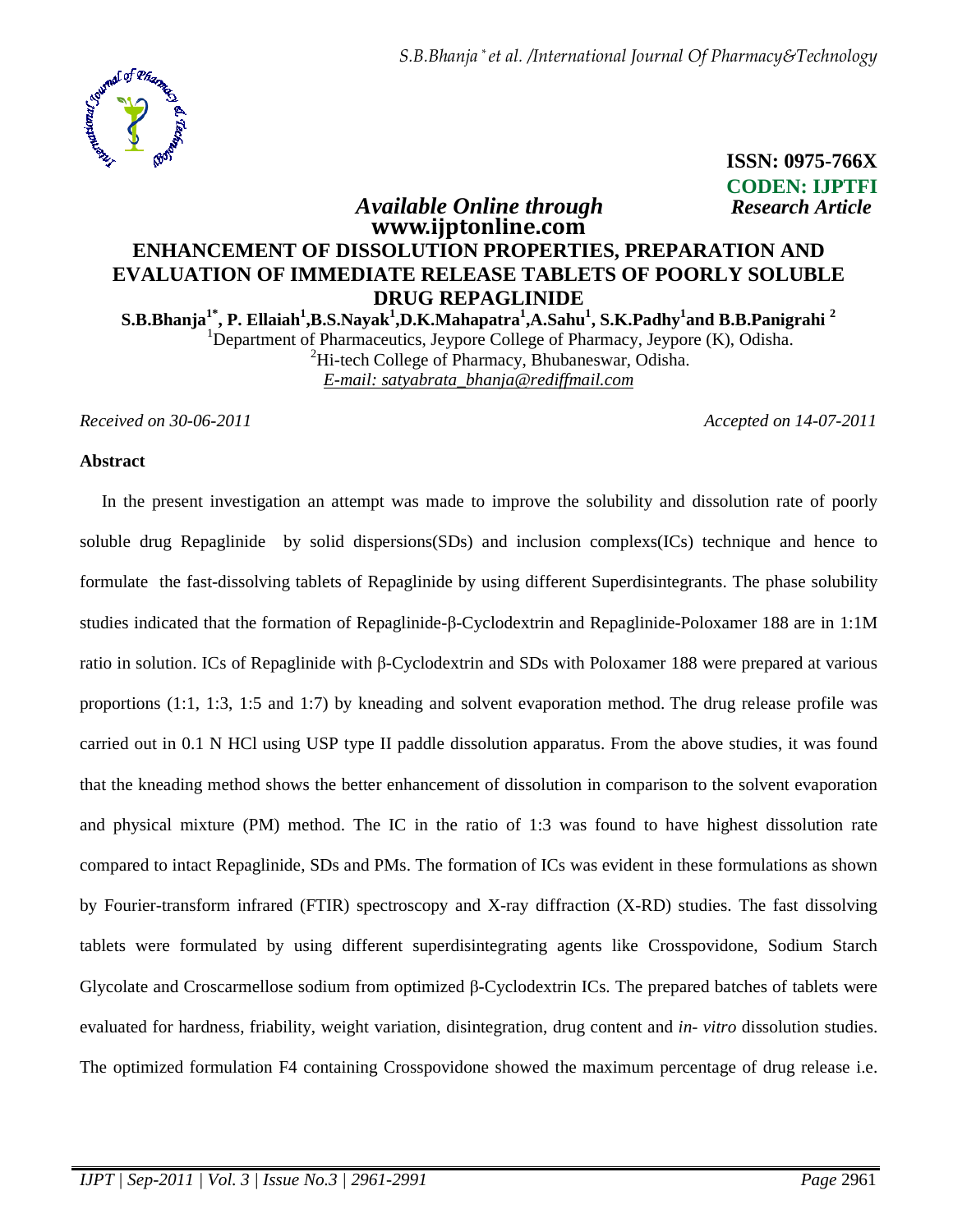*S.B.Bhanja \* et al. /International Journal Of Pharmacy&Technology* 99.46% at the end of 25 minutes. Drug release from all the tablets followed first order release kinetics with Fickian diffusion mechanism.

**Key words:** β-Cyclodextrin, *in-vitro* drug release, Phase Solubility, Repaglinide, Solid Dispersion.

#### **Introduction**

 Drug absorption from the gastrointestinal (GI) tract can be limited by a variety of factors with the most significant contributors being poor aqueous solubility and or poor membrane permeability of drug molecule.

 The poor solubility and slow dissolution rate of poorly water soluble drugs in the aqueous gastrointestinal fluids often cause insufficient bioavailability especially for class-II substances according to BSC. The bioavailability may be enhanced by increasing solubility and dissolution rate of the drug in the gastro-intestinal fluid $^{(1)}$ .

 Diabetes mellitus is a group of syndrome characterized by hyperglycemia, altered metabolism of lipids, carbohydrates, proteins and an increased risk of complications from the vascular disease<sup>(2)</sup>.

 Repaglinide is a non-sulfonylurea oral hypoglycemic agent of the meglitinide class, is mainly used in the management of type II diabetes mellitus. Chemically it is **(**S)-2-ethoxy-4-{2-[3-methyl-1-[2-(1-piperidinyl) phenyl] butyl] amino]-2-oxoethyl} benzoic acid. It has short biological half-life of less than one hour and rapidly eliminated from body<sup>(3-5)</sup>.Repaglinide is a BCS class II compound and the bioavailability of Repaglinide following oral administration is low  $(60%)^{(6-8)}$ . BCS class II compounds are poorly soluble but highly permeable, and they exhibit bioavailability that is limited by dissolution rate. The dissolution rate of BCS class II drug substances may be accelerated by improvement of the wetting characteristics of the bulk powder<sup>(9)</sup>.

 Poloxamer 188 [α-Hydro-w-hydroxy poly(oxyethylene) poly(oxypropylene) poly-(oxyethylene) block copolymers] generally occur as white, waxy, free-flowing prilled granules, or as cast solids. They are practically odorless and tasteless with molecular weight of 7680–9510. Functionally it can be used as dispersing agent, emulsifying agent, solubilizing agent, tablet lubricant and wetting agent <sup>(10)</sup>.

β-Cyclodextrin occur as white, practically odorless, fine amorphous powders, having a slightly sweet taste with a molecular weight of 1135. Functionally it can be used as solubilizing and stabilizing agent<sup>(11)</sup>.

 Various techniques for the improvement of the dissolution rate of poorly water soluble drugs include Micronization, inclusion complexes with β-Cyclodextrin, amorphous drug, and solid dispersions with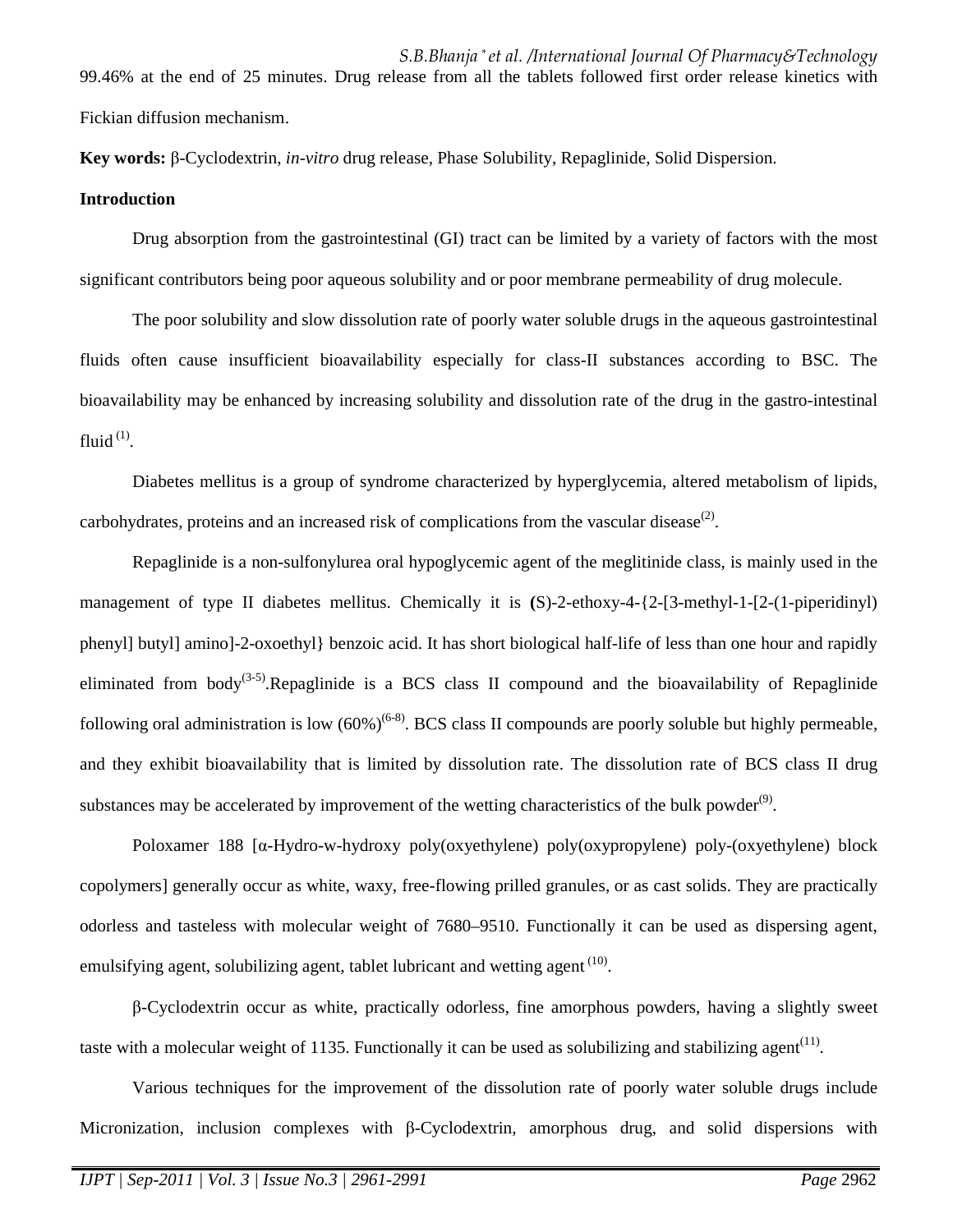hydrophilic carriers <sup>(12)</sup>. The solvent evaporation, melt adsorption, fusion, spray drying, spray freezing, spray congealing and kneading methods are the techniques reported for the preparation of solid dispersions. There is report on improvement of solubility of Repaglinide using Cyclodextrin inclusion complex approach. The interaction in the solid state was investigated by Fourier transform infrared (FTIR) spectroscopy, X-ray diffraction (X-RD) analysis. Interaction in solution was studied by phase solubility analysis and dissolution experiments.

 The main perspective of the present study aims at overcoming these problems by using the technique of solid dispersion and inclusion complex by using carriers like Polaxomer-188 and β-Cyclodextrin in a view to develop fast release formulation of Repaglinide and hence improve its dissolution characteristic. Preparation of inclusion complex as well as dispersion granules in this manner increases the effective surface area of the drug, potentially increasing its rate of dissolution. Further inclusion complex method was developed into a tablet dosage form for immediate release of drug.

#### **Materials and Methods**

#### **Materials**

 Repaglinide was a gift sample from Torrent Pvt. Ltd., Mumbai. Poloxamer 188 and β-Cyclodextrin were gift samples from Microlab Pvt. Ltd., Bangalore. Crosspovidone and Croscarmellose sodium were gift samples from Wockhardt Research Centre, Aurangabad. Sodium Starch Glycolate was purchased from Loba chemicals, Mumbai. All other reagents used were of analytical grade.

#### **PREPARATION OF SOLID DISPERSIONS AND CYCLODEXTRIN INCLUSION COMPLEXES**

 Various carriers are used to make solid dispersions and inclusion complexs. In the present study Poloxamer 188 was used as a hydrophilic carrier in the preparation of solid dispersions and β-Cyclodextrin was used as a carrier for the preparation of inclusion complexes. These solid dispersions and inclusion complexes were prepared by using different methods *viz.* Physical Mixing, Solvent Evaporation and Kneading Method. These were used in different ratios with respect to plain drug.

#### **Solvent evaporation method(13)**

 Solid dispersions and inclusion complexes of Repaglinide were prepared by dissolving carriers (Poloxamer 188 / β-Cyclodextrin) and Repaglinide at their corresponding ratio in common volatile solvent like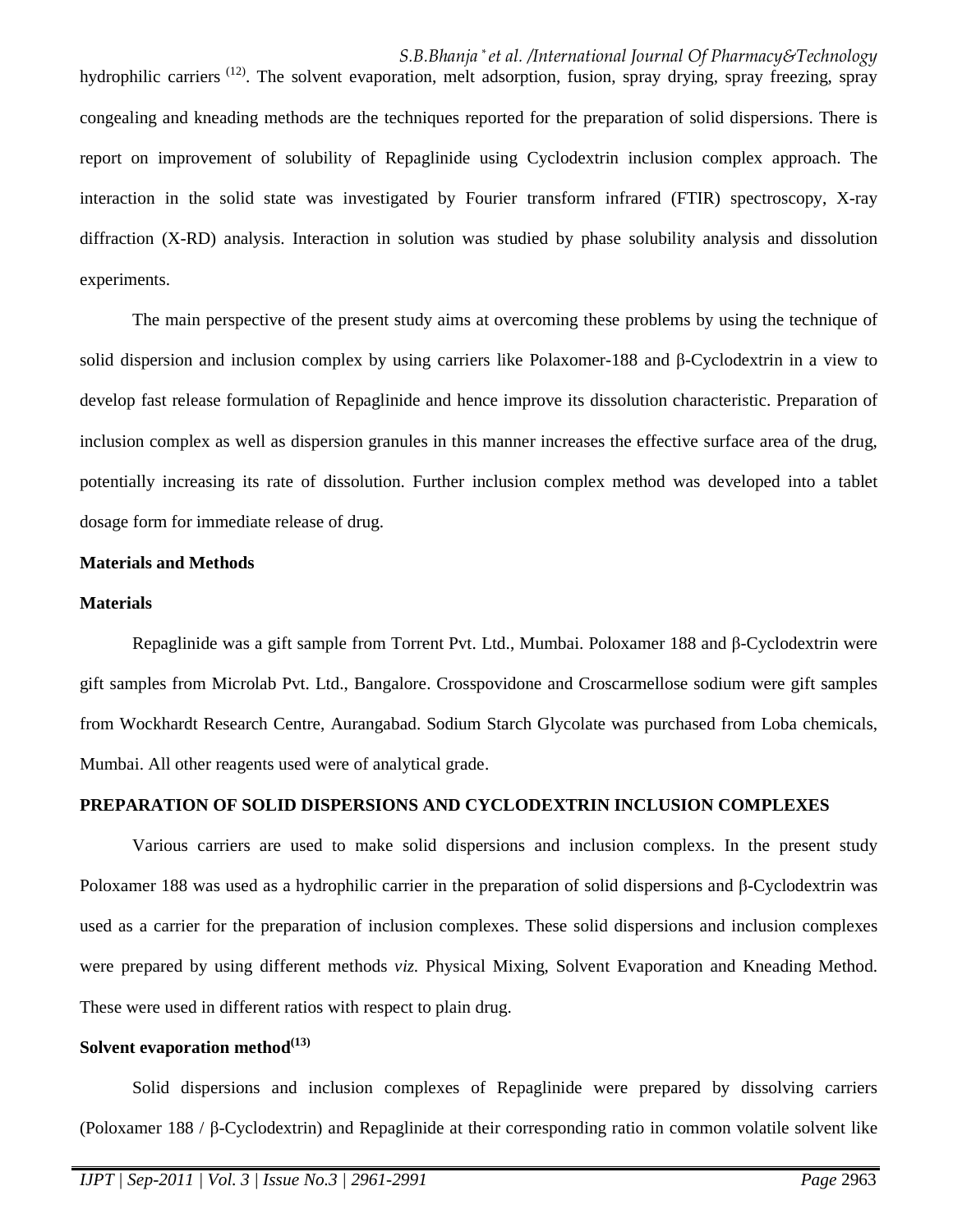*S.B.Bhanja \* et al. /International Journal Of Pharmacy&Technology* methanol using a glass mortar. They were mixed by slight pressure for 15 min. Then the solvent was allowed to evaporate in hot air oven at 45  $\rm{^0C}$  for 2h. The dried mass were passed through 120 # mesh and stored in desiccators at room temperature until further use. The dispersions were made in different ratios with respect to drug and polymers as shown below in Table no. 01 and 02.

#### **Kneading Method(14)**

Repaglinide and carriers (Poloxamer 188 / β-Cyclodextrin) were weighed according to their corresponding ratio. Repaglinide and carriers were transferred to a mortar pestle. The mixture was reduced the size by continuous stirring with pestle. Water-methanol mixture (3:1) ratio was added to the above physical mixture and continuously stirred until the slurry mass was formed. Slurry mass was collected and dried in a hot air oven for 2 hrs at 50 °C, dried mass was collected and further dried in desiccators over silica gel for 24 hrs to remove all the excess residual solvents. The dried mass were collected and passed through 120 # mesh, and packed it in a closed container. The dispersions were made in different ratios with respect to drug and polymers as shown below in Table no. 01 and 02

| <b>Formulation</b> | <b>Carrier</b> |                      |                            |  |
|--------------------|----------------|----------------------|----------------------------|--|
| code               |                | <b>Drug: Carrier</b> | <b>Method</b>              |  |
| <b>PM1</b>         | Poloxamer 188  | 1:1                  | Physical mixing            |  |
| SD <sub>1</sub>    | Poloxamer 188  | 1:1                  | Solvent Evaporation        |  |
| SD <sub>2</sub>    | Poloxamer 188  | 1:3                  | Solvent Evaporation        |  |
| SD <sub>3</sub>    | Poloxamer 188  | 1:5                  | <b>Solvent Evaporation</b> |  |
| SD <sub>4</sub>    | Poloxamer 188  | 1:7                  | Solvent Evaporation        |  |
| SD <sub>5</sub>    | Poloxamer 188  | 1:1                  | Kneading                   |  |
| SD <sub>6</sub>    | Poloxamer 188  | 1:3                  | Kneading                   |  |
| SD <sub>7</sub>    | Poloxamer 188  | 1:5                  | Kneading                   |  |
| SD 8               | Poloxamer 188  | 1:7                  | Kneading                   |  |
|                    |                |                      |                            |  |

**Table 01: Formulation of solid dispersion with Poloxamer-188 as carrier.**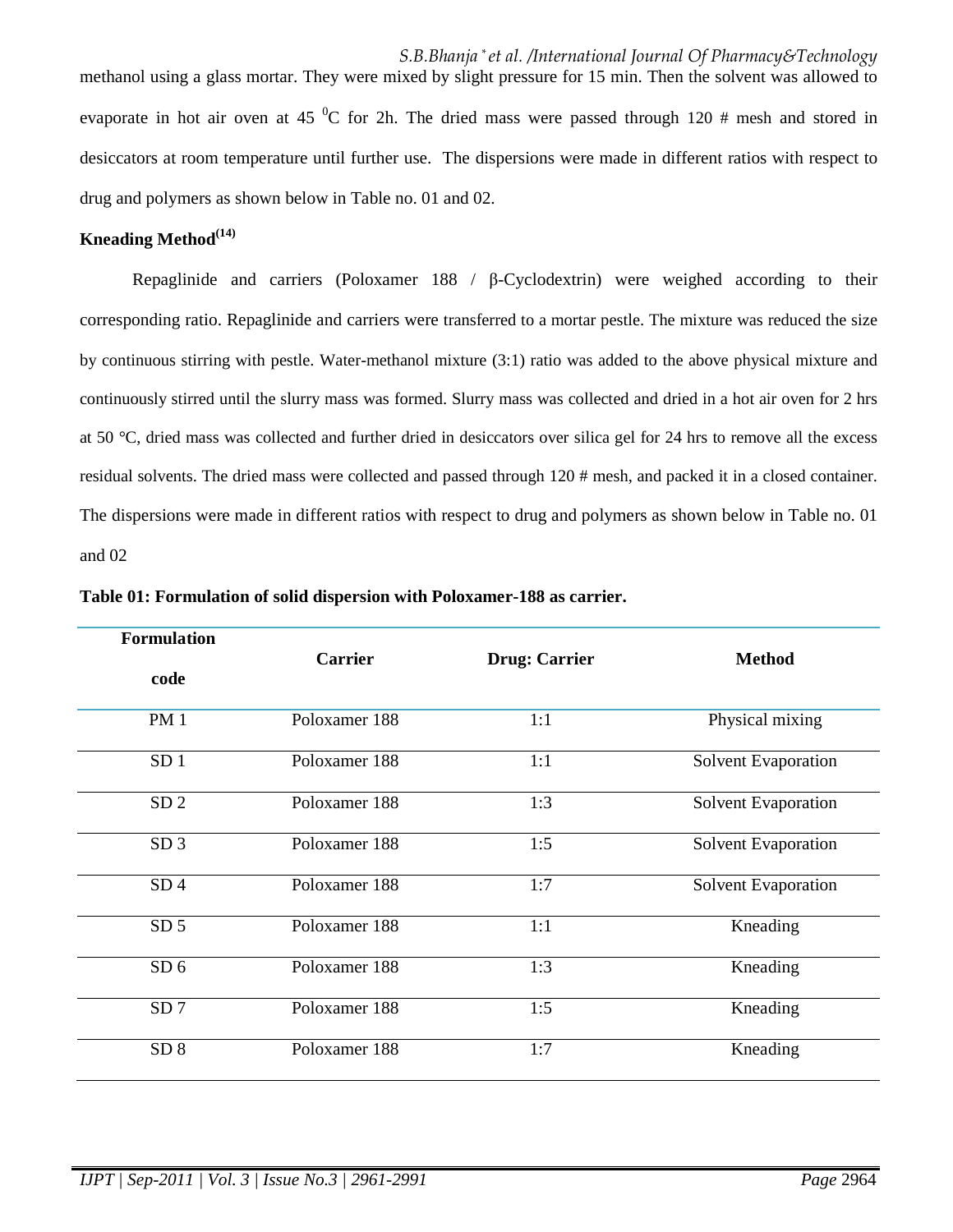|                         |                       | <b>Drug: Carrier</b> |                     |
|-------------------------|-----------------------|----------------------|---------------------|
| <b>Formulation code</b> | <b>Carrier</b>        |                      | <b>Method</b>       |
|                         |                       | (Molar ratio)        |                     |
| <b>PM2</b>              | $\beta$ -Cyclodextrin | 1:1                  | Physical mixing     |
| IC <sub>1</sub>         | $\beta$ -Cyclodextrin | 1:1                  | Solvent Evaporation |
| IC <sub>2</sub>         | $\beta$ -Cyclodextrin | 1:3                  | Solvent Evaporation |
| $\overline{IC}$ 3       | $\beta$ -Cyclodextrin | 1:5                  | Solvent Evaporation |
| IC <sub>4</sub>         | $\beta$ -Cyclodextrin | 1:7                  | Solvent Evaporation |
| IC <sub>5</sub>         | $\beta$ -Cyclodextrin | 1:1                  | Kneading            |
| IC $6$                  | $\beta$ -Cyclodextrin | 1:3                  | Kneading            |
| IC $7$                  | $\beta$ -Cyclodextrin | 1:5                  | Kneading            |
| IC <sub>8</sub>         | $\beta$ -Cyclodextrin | 1:7                  | Kneading            |

**Table 02: Formulation of inclusion complexes with β-Cyclodextrin as carrier.** 

#### **Preparation of Physical Mixture(15)**

 Physical mixtures were prepared by homogeneous blending of Repaglinide with carriers (Poloxamer 188 / β-Cyclodextrin) at 1:1, ratio in a mortar and pestle for 10 minutes until a homogenous mixture was obtained and then it was passed through a 120 # mesh and stored in a desiccators at a room temperature until further use.

#### **Solubility Study**

 A cleaned and dried graduated test tube of 10 ml was taken and 10 ml of 0.1 N HCl (pH1.2) was poured into it. Then small, unknown quantity of Repaglinide was added to it and dissolved properly by shaking with hand. The above procedure of addition of drug and then shaking was continued until the drug went into solution that means until a clear solution was obtained. At the moment when the drug was undissolved in the solution even after shaking with hand that means a supersaturated solution, the test tube containing the drug with solvent was subjected for shaking in a mechanical shaker for 12 hr. The above solution was then filtered, dilutions were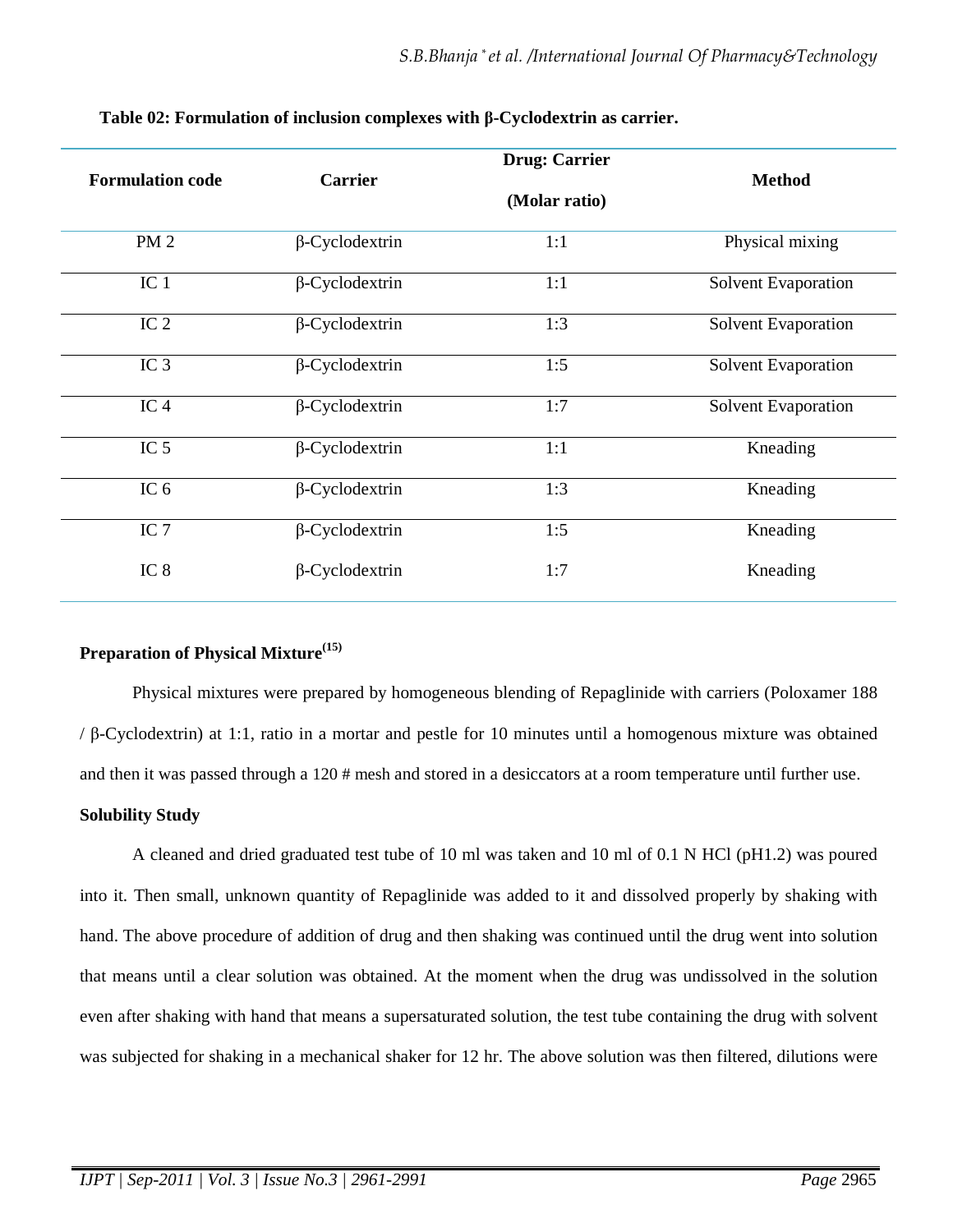*S.B.Bhanja \* et al. /International Journal Of Pharmacy&Technology* made and absorbance was noted in UV Spectrophotometer at 243 nm. Likewise, solubility was determined in at

pH 6.8 and 7.4. The results are given in Table no. 03.

| pH  | Solubility(mg/ml) |
|-----|-------------------|
| 1.2 | 3.14              |
| 6.8 | 0.292             |
| 7.4 | 0.147             |

#### **Table 03: Solubility values of Repaglinide in different pH rang.**

#### **Phase Solubility Study**

 The phase-solubility technique permits the evaluation of the affinity between the carrier and drug in aqueous solution. Phase solubility studies were performed according to the method reported by Higuchi and Connors<sup>(16)</sup>. An excess amount of Repaglinide was taken into screw capped glass vials in which 25 ml of aqueous solution (pH 1.2) containing various concentration of carrier (2-14 %) was added. These flasks were sealed and shaken at 25°C for 48 hours. This amount of time is considered sufficient to reach equilibrium. Then the samples were filtered through a Whattman filter paper no.42. The filtrate was diluted and assayed for Repaglinide content spectrophotometrically (UV-10 Model, Thermo Fisher Scientific) at 243 nm. All solubility measurements were performed in triplicate.

 The apparent stability constant (Ks) between drug-carrier combinations were computed from the phase solubility diagrams using the following equation:

> Slope Ks = ------------------------- Intercept (1-Slope)

The results are presented in Tables no. 04 & 05 and Figs 01 & 02.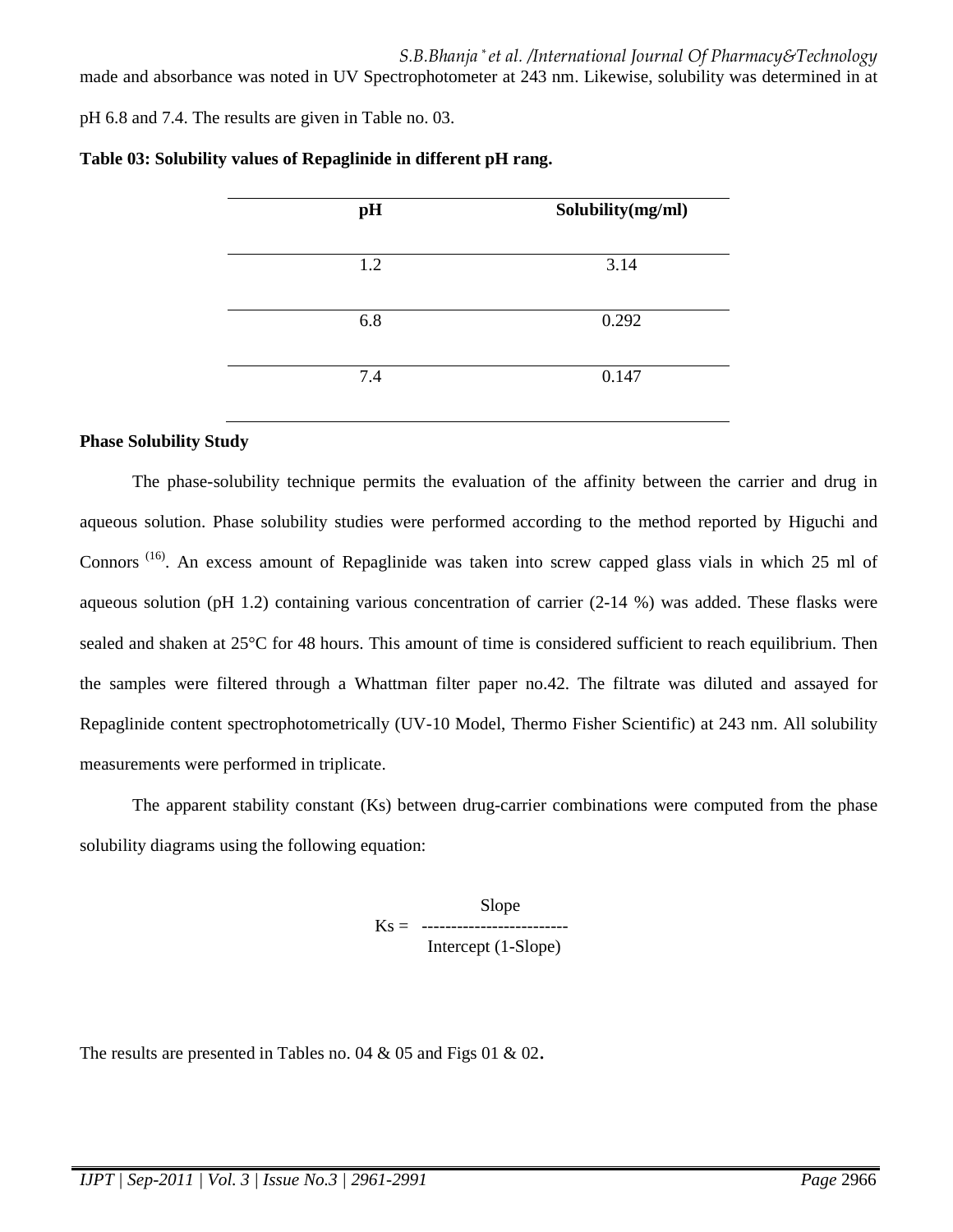| Concentration of Poloxamer 188 | Concentration of Repaglinide |
|--------------------------------|------------------------------|
| $(\% w/v)$                     | (mM/L)                       |
| $\overline{2}$                 | 0.18                         |
| $\overline{4}$                 | 0.392                        |
| 6                              | 0.461                        |
| 8                              | 0.589                        |
| 10                             | 0.721                        |
| 12                             | 0.853                        |
| 14                             | 0.934                        |

## **Table 04: Phase solubility study of Repaglinide in Poloxamer 188**

## **Table 05: Phase solubility study of Repaglinide in β –Cyclodextrin**

| Concentration of $\beta$ -Cyclodextrin | <b>Concentration of Repaglinide</b> |
|----------------------------------------|-------------------------------------|
| $(\% w/v)$                             | (mM/L)                              |
| $\mathfrak{2}$                         | 0.237                               |
| $\overline{4}$                         | 0.439                               |
| 6                                      | 0.591                               |
| $\overline{8}$                         | 0.716                               |
| 10                                     | 0.805                               |
| 12                                     | 0.911                               |
| 14                                     | 1.065                               |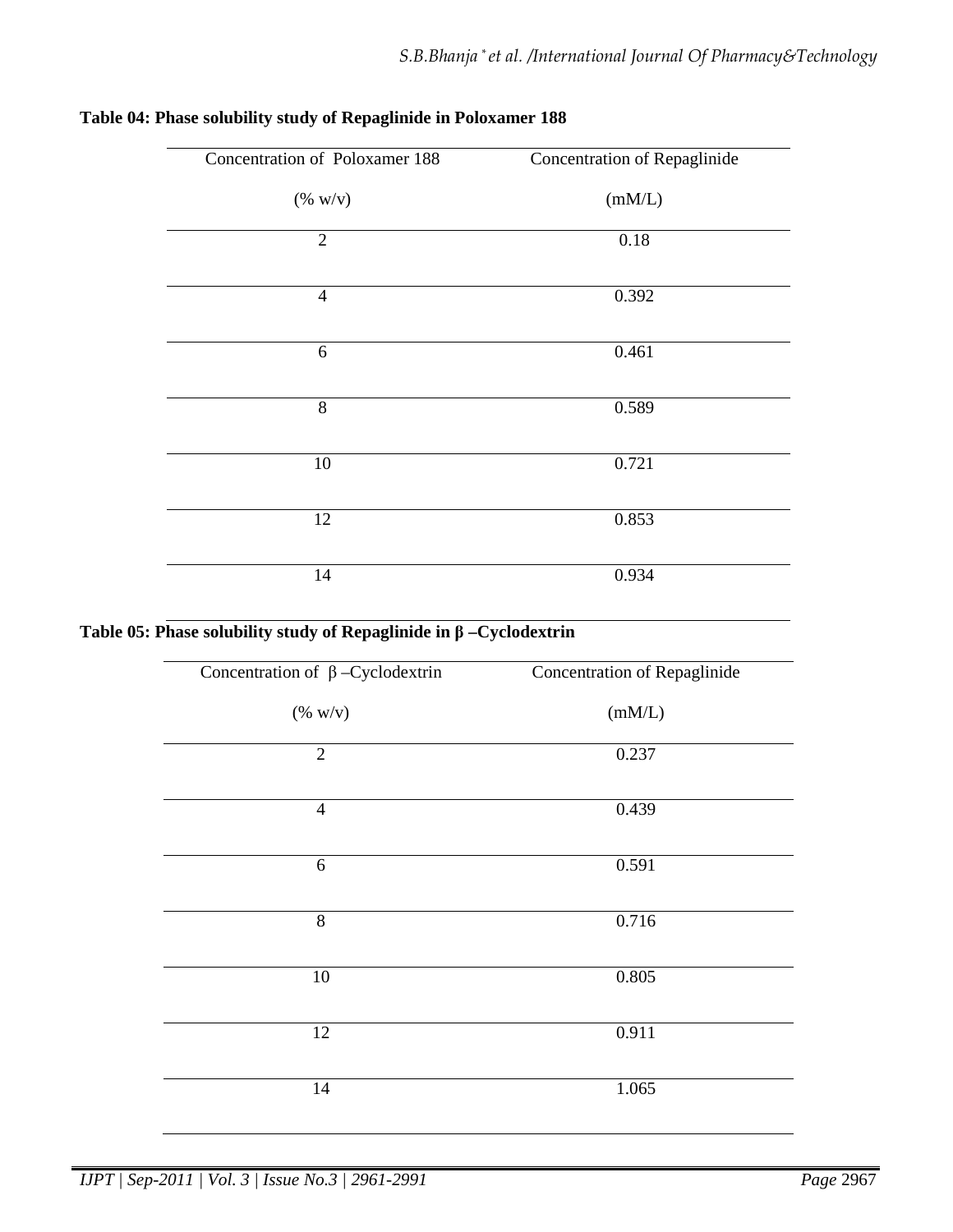

**Figure 01: Phase solubility diagram of Repaglinide with Poloxamer 188.**



**Figure 02: Phase solubility diagram of Repaglinide with β-Cyclodextrin.** 

### **Dissolution Studies (17)**

 Dissolution studies of pure Repaglinide as well as the solid dispersions and physical mixtures were performed using the dissolution apparatus II (USP) with the paddle rotating at 50 rpm in 900 ml of 0.1N HCl as dissolution medium at  $37\pm0.5$  °C. Powders equivalent to 5 mg of Repaglinide were used as samples for the dissolution test. At 5 min intervals, 5 ml of samples were withdrawn periodically and replaced with fresh dissolution medium and assayed for Repaglinide content by measuring the absorbance at 243 nm using UV-Visible spectrophotometer (UV-10 Model, Thermo Fisher Scientific). Dissolution studies were performed in triplicates (n=3).The results are shown in Table no. 07 to 10 and Fig no. 11 to 14.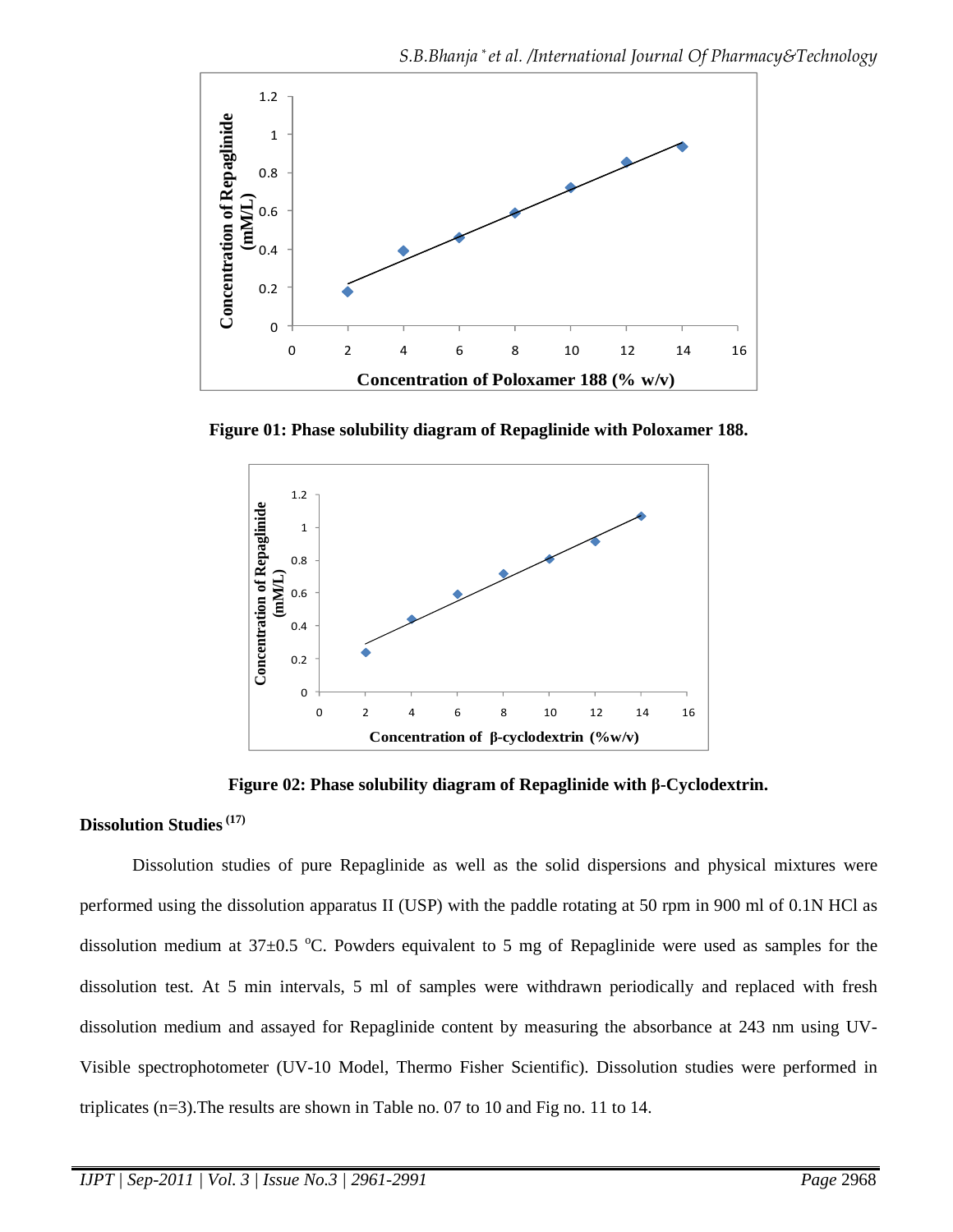|                 | Solid dispersion prepared by solvent |                 |                    |                |                |                   |  |
|-----------------|--------------------------------------|-----------------|--------------------|----------------|----------------|-------------------|--|
| Time            | Pure drug                            | Physical        | evaporation method |                |                |                   |  |
| (min.)          |                                      | mixture $(1:1)$ |                    |                |                |                   |  |
|                 |                                      |                 | 1:1                | 1:3            | 1:5            | 1:7               |  |
| $\overline{0}$  | $\overline{0}$                       | $\overline{0}$  | $\overline{0}$     | $\overline{0}$ | $\overline{0}$ | $\overline{0}$    |  |
| 10              | 14.54                                | 31.32           | 56.28              | 58.31          | 59.71          | $\overline{59.5}$ |  |
| 20              | 17.83                                | 36.4            | 63.7               | 68.12          | 70.68          | 68.9              |  |
| 30              | 23.59                                | 42.24           | 68.3               | 69.9           | 74.3           | 72.14             |  |
| 40              | 28.69                                | 48.38           | 71.08              | 74.18          | 81.4           | 76.07             |  |
| 50              | 32.59                                | 53.89           | 76.6               | 79.3           | 85.5           | 79.93             |  |
| $\overline{60}$ | 36.76                                | 60.7            | 80.75              | 83.5           | 89.2           | 84.5              |  |
| 70              | 43.07                                | 66.74           | 84.4               | 86.6           | 92.87          | 86.7              |  |
| $80\,$          | 47.2                                 | 72.21           | 87.7               | 90.3           | 96.06          | 92.9              |  |
| 90              | 51.02                                | 74.35           | 90.9               | 96.18          | 99.12          | 97.39             |  |

## **Table 07:** *In-Vitro* **drug release profile of solid dispersions prepared by solvent evaporation method.**

## **Table 08:** *In-Vitro* **drug release profile of solid dispersion prepared by kneading method**

| Time   | Pure | Physical<br>mixture |     | Solid dispersion prepared by kneading method |     |     |  |  |
|--------|------|---------------------|-----|----------------------------------------------|-----|-----|--|--|
| (min.) | drug | (1:1)               | 1:1 | 1:3                                          | 1.5 | 1.7 |  |  |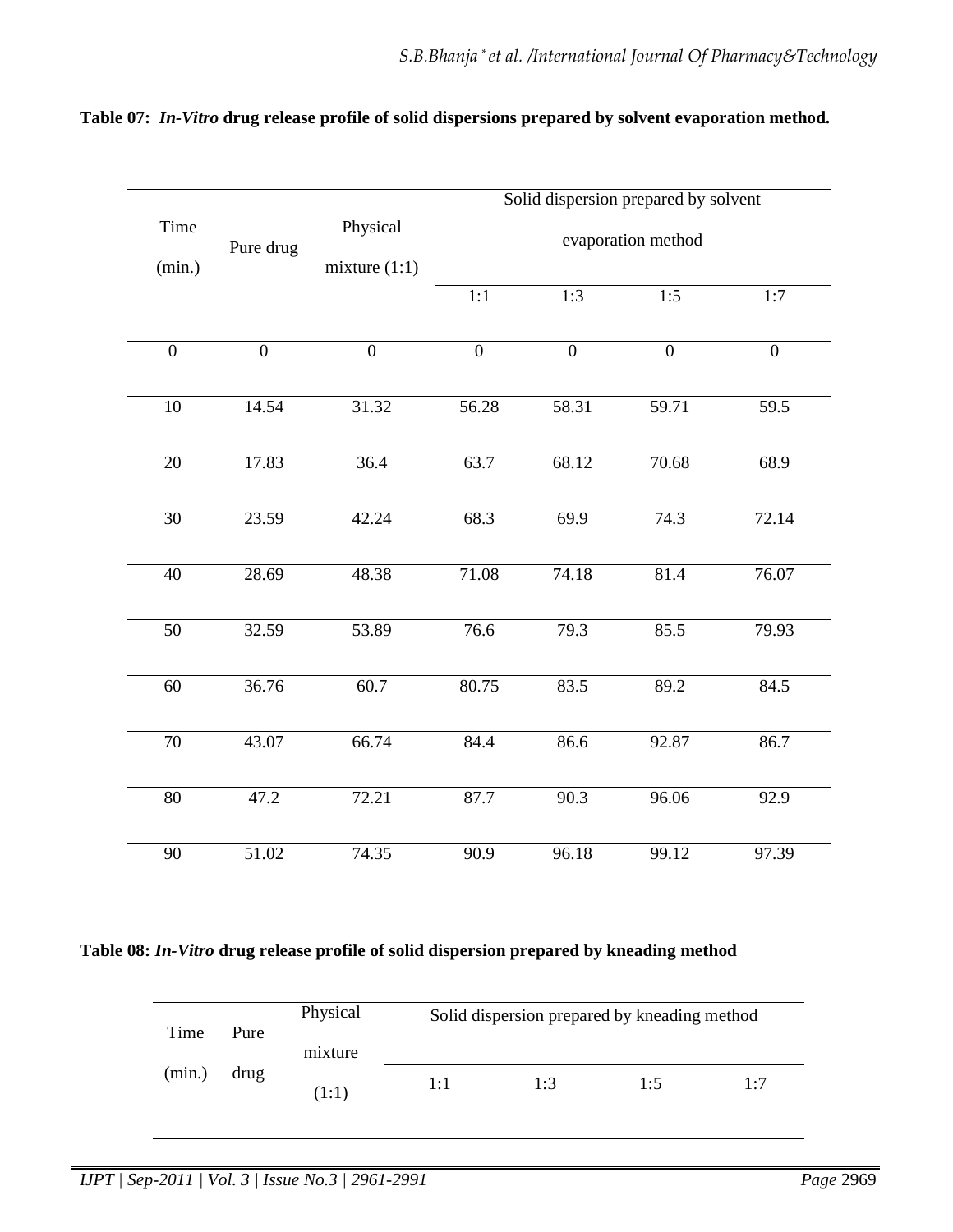|                  |                  |                |                  |                  |                  | S.B.Bhanja* et al. /International Journal Of Pharmacy&Technology |  |
|------------------|------------------|----------------|------------------|------------------|------------------|------------------------------------------------------------------|--|
| $\boldsymbol{0}$ | $\boldsymbol{0}$ | $\overline{0}$ | $\boldsymbol{0}$ | $\boldsymbol{0}$ | $\boldsymbol{0}$ | $\boldsymbol{0}$                                                 |  |
| 10               | 14.54            | 31.32          | 58.3             | 61.8             | 64.7             | 62.32                                                            |  |
| 20               | 17.83            | 36.4           | 67.94            | 69.04            | 72.9             | 66.95                                                            |  |
| 30               | 23.59            | 42.24          | 72.05            | 74.8             | 77.19            | 72.9                                                             |  |
| 40               | 28.69            | 48.38          | 76.82            | 78.19            | 81.1             | 78.19                                                            |  |
| 50               | 32.59            | 53.89          | 78.2             | 82.08            | 85.48            | 82.12                                                            |  |
| 60               | 36.76            | 60.7           | 82.15            | 86.23            | 89.9             | 85.48                                                            |  |
| 70               | 43.07            | 66.74          | 86.5             | 90.4             | 94.39            | 89.91                                                            |  |
| $80\,$           | 47.2             | 72.21          | 89.86            | 93.3             | 99.42            | 96.21                                                            |  |
| 90               | 51.02            | 74.35          | 92.3             | 98.18            |                  | -                                                                |  |

**Table 09:** *In-Vitro* **drug release profile of ICs prepared by solvent evaporation method** 

|                |                |                 | Inclusion complex prepared by solvent |                |                |                |  |
|----------------|----------------|-----------------|---------------------------------------|----------------|----------------|----------------|--|
| Time           | Pure drug      | Physical        | evaporation method                    |                |                |                |  |
| (min.)         |                | mixture $(1:1)$ |                                       |                |                |                |  |
|                |                |                 | 1:1                                   | 1:3            | 1:5            | 1:7            |  |
| $\overline{0}$ | $\overline{0}$ | $\overline{0}$  | $\overline{0}$                        | $\overline{0}$ | $\overline{0}$ | $\overline{0}$ |  |
| 10             | 14.54          | 32.03           | 64.21                                 | 75.7           | 68.02          | 66.8           |  |
| 20             | 17.83          | 40.12           | 74.6                                  | 81.9           | 76.7           | 74.08          |  |
| 30             | 23.59          | 45.38           | 75.86                                 | 85.6           | 79.88          | 78.8           |  |
| 40             | 28.69          | 51.1            | 79.93                                 | 87.94          | 83.91          | 81.4           |  |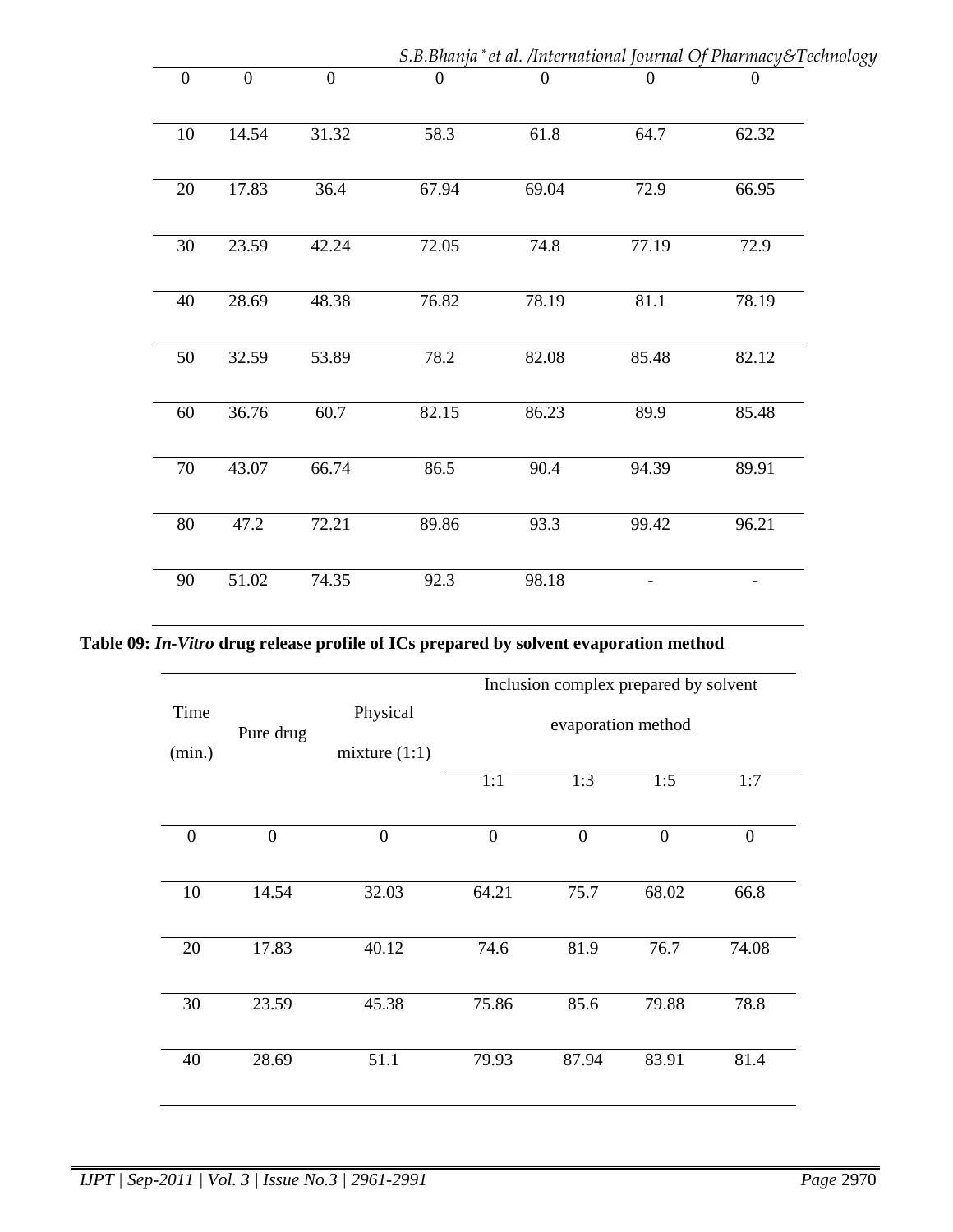|    |       |       | S.B.Bhanja*et al. /International Journal Of Pharmacy&Technology |       |       |       |  |
|----|-------|-------|-----------------------------------------------------------------|-------|-------|-------|--|
| 50 | 32.59 | 55.88 | 82.4                                                            | 90.8  | 86.1  | 84.89 |  |
| 60 | 36.76 | 62.4  | 85.59                                                           | 93.38 | 90.8  | 88.07 |  |
| 70 | 43.07 | 66.89 | 90.78                                                           | 96.13 | 93.14 | 91.32 |  |
| 80 | 47.2  | 72.83 | 94.4                                                            | 99.78 | 97.02 | 96.73 |  |
| 90 | 51.02 | 77.68 | 96.12                                                           |       | 99.67 | 98.1  |  |

**Table10:** *In-Vitro* **drug release profile of ICs prepared by kneading method.** 

| Time           | Pure             | Physical        | Inclusion complex prepared by kneading method |                  |                  |                  |  |
|----------------|------------------|-----------------|-----------------------------------------------|------------------|------------------|------------------|--|
| (min.)         | Drug             | mixture $(1:1)$ | $\overline{1:1}$                              | 1:3              | 1:5              | 1:7              |  |
| $\overline{0}$ | $\boldsymbol{0}$ | $\overline{0}$  | $\boldsymbol{0}$                              | $\boldsymbol{0}$ | $\boldsymbol{0}$ | $\boldsymbol{0}$ |  |
| 10             | 14.54            | 32.03           | 70.14                                         | 79.84            | 74.4             | 72.2             |  |
| 20             | 17.83            | 40.12           | 79.3                                          | 84.7             | 82.07            | 79.14            |  |
| 30             | 23.59            | 45.38           | 79.91                                         | 87.4             | 83.1             | 80.89            |  |
| 40             | 28.69            | 51.1            | 82.11                                         | 89.59            | 85.19            | 83.1             |  |
| 50             | 32.59            | 55.88           | 84.02                                         | 93.4             | 88.16            | 86.29            |  |
| 60             | 36.76            | 62.4            | 86.91                                         | 96.7             | 90.7             | 88.48            |  |
| $70\,$         | 43.07            | 66.89           | 92.3                                          | 99.86            | 94.5             | 92.14            |  |
| 80             | 47.2             | 72.83           | 95.14                                         |                  | 98.91            | 97.58            |  |
| 90             | 51.02            | 77.68           | 98.28                                         |                  |                  |                  |  |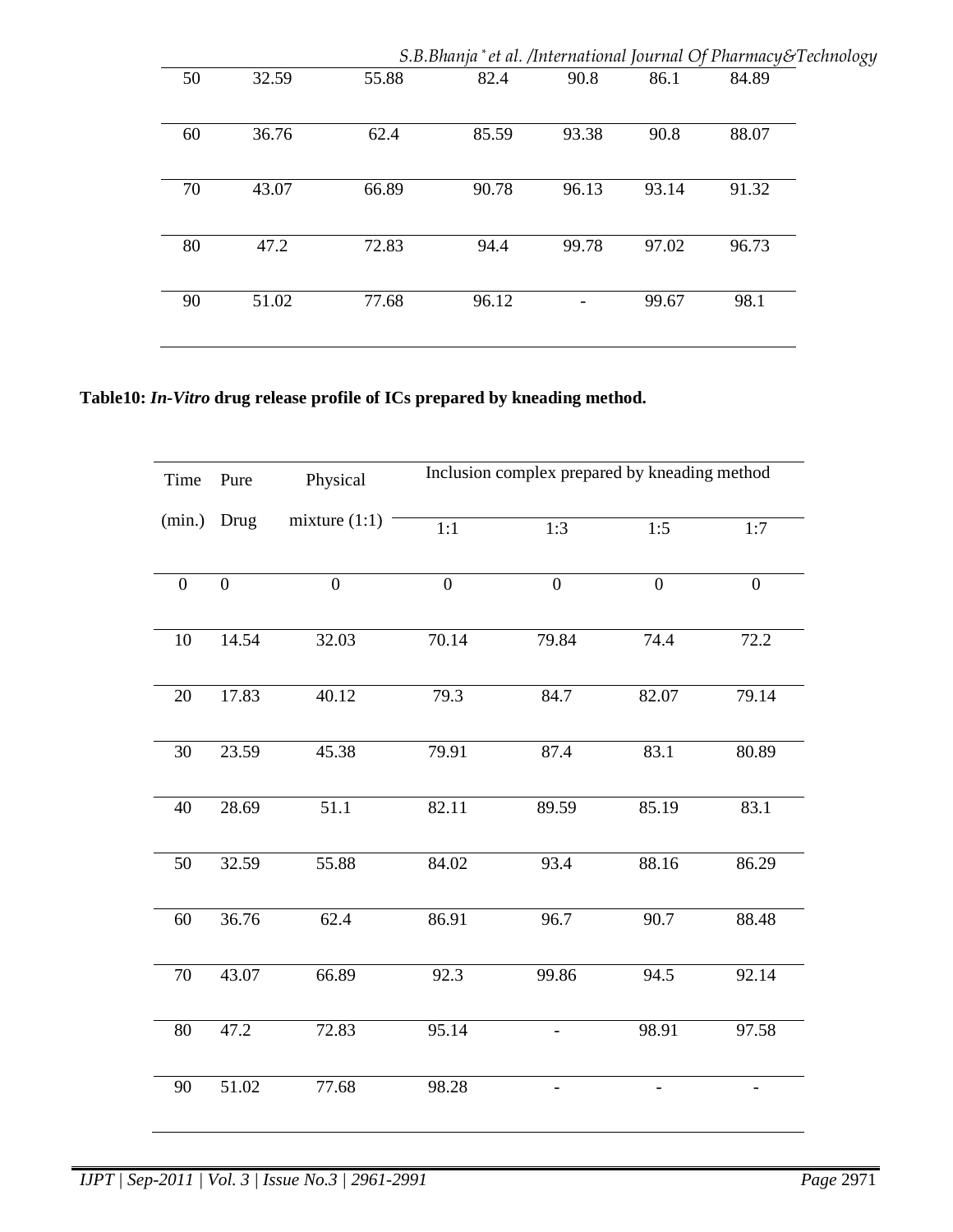#### **FTIR spectroscopy:**

 The FTIR spectra of pure drug (Repaglinide), pure β-CD and the optimized formulation were taken by preparing KBr pellets using 8400S FTIR spectrophotometer (Shimadzu). The condition was used as follows: pressure, 6-8 tons; die size - 13mm; scanning range, 4000-500 cm-1. It was carried out at CIPET, Bhubaneswar. The data are presented in the Figures 03 to 05.



**Figure 03: FTIR spectra Repaglinide.** 



**Figure 04: FTIR spectra β-Cyclodextrin**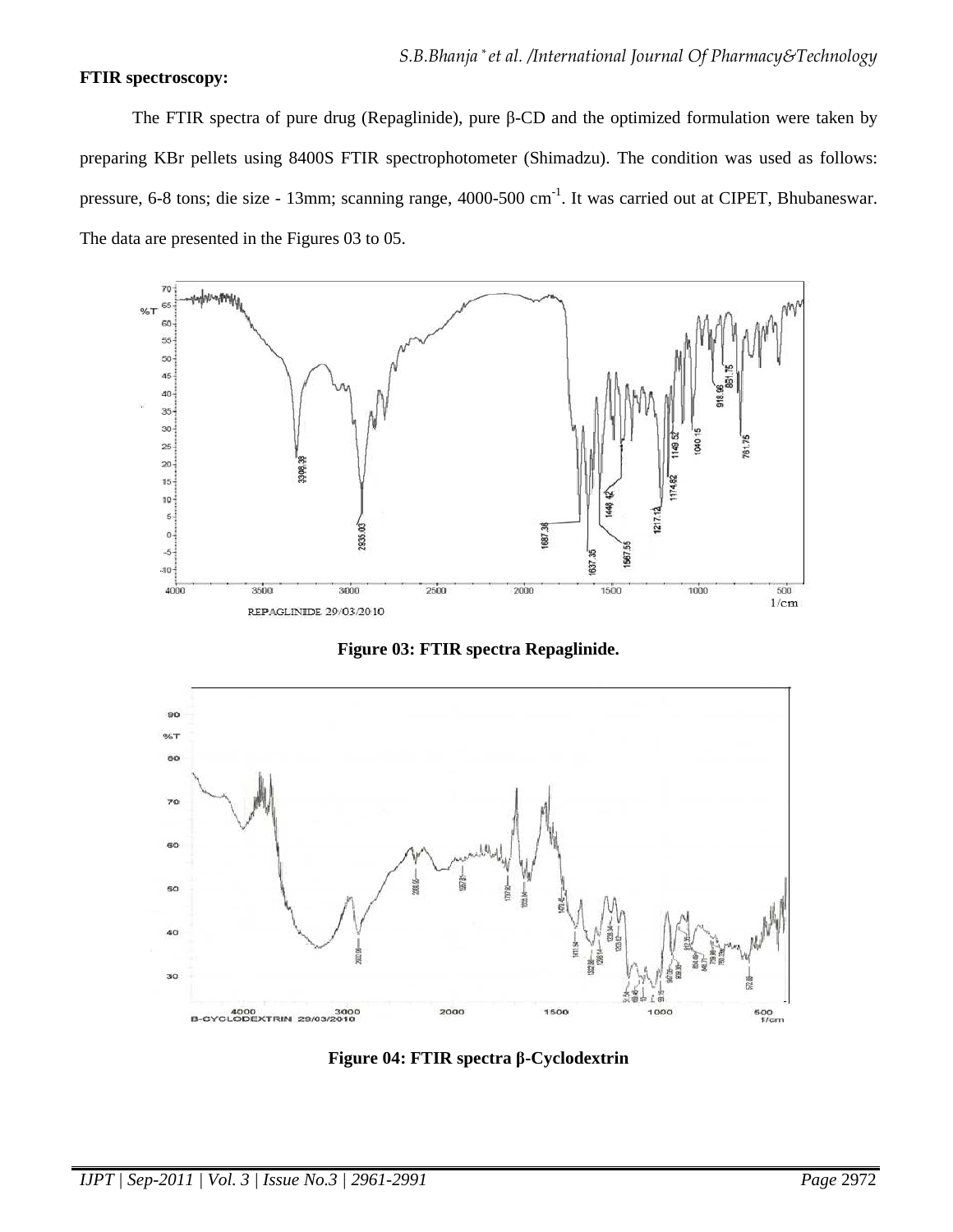

**Figure05: FTIR spectra Repaglinide-β-Cyclodextrin inclusion complex (1:3) prepared by kneading method**

### **X-ray powder diffractometry:**

 To determine the powder characteristics, X-ray powder diffraction studies of solid dispersions were performed. X-ray powder diffraction patterns were recorded at room temperature using PW 1710 X-Ray diffractometer (Philips, Holland) with Cu as anode material and graphite monochromator, operated at a voltage of 35 kV, and 20 mA current. The scanning rate employed was 2°min–1 over 10 to 30° diffraction angle (2θ) range. It was carried out at CIPET, Bhubaneswar. The data are presented in the Figures 06 to 10.



**Figure 06: X-ray diffractogram of Repaglinide.**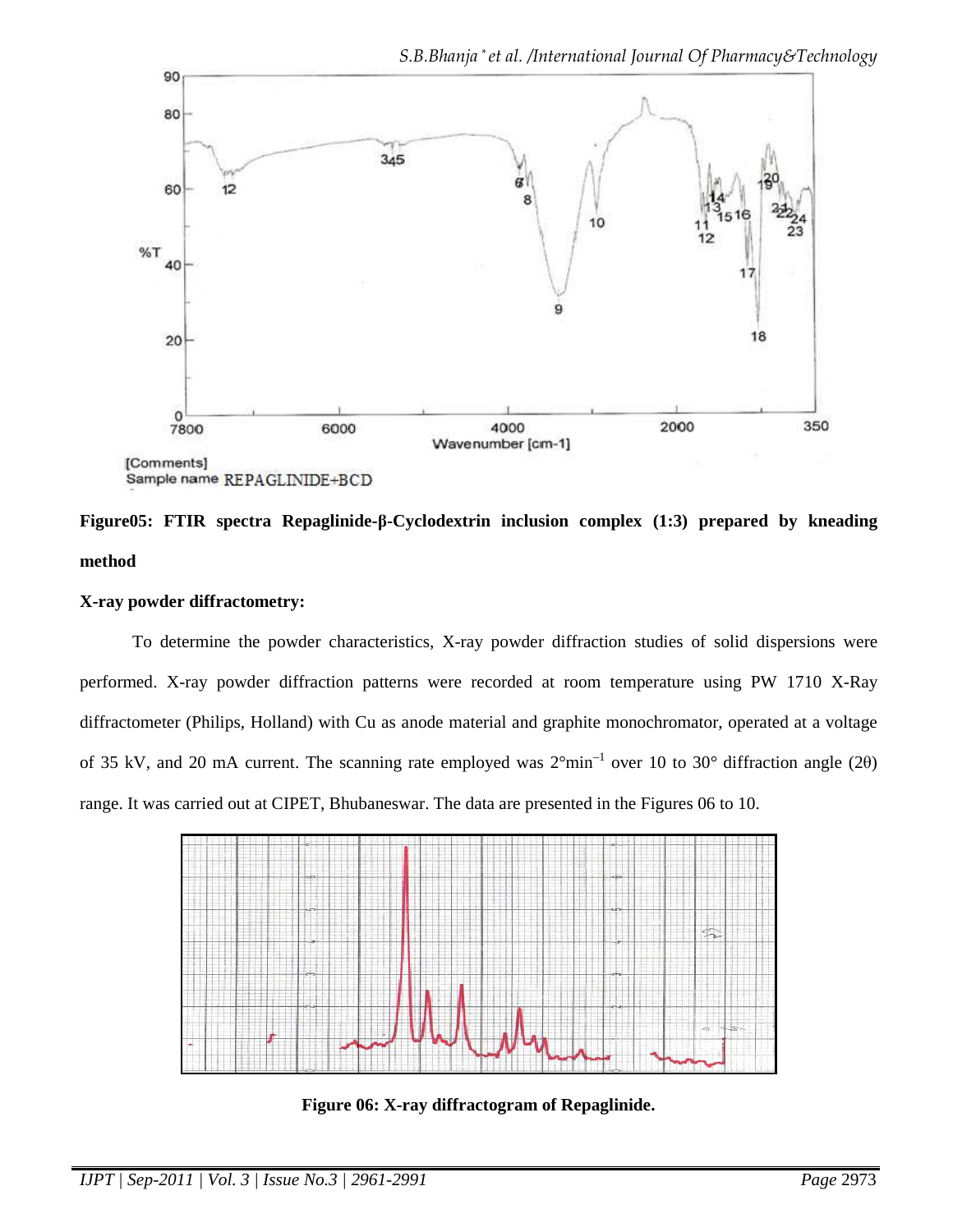

**Figure 07: X-ray diffractogram of β-Cyclodextrin**



**Figure 08: X-ray diffractogram of physical mixture (Repaglinide-β- cyclodextrin).**



**Figure 09: X-ray diffractogram of Repaglinide-β-Cyclodextrin inclusion complex by Solvent evaporation** 

**method.** 

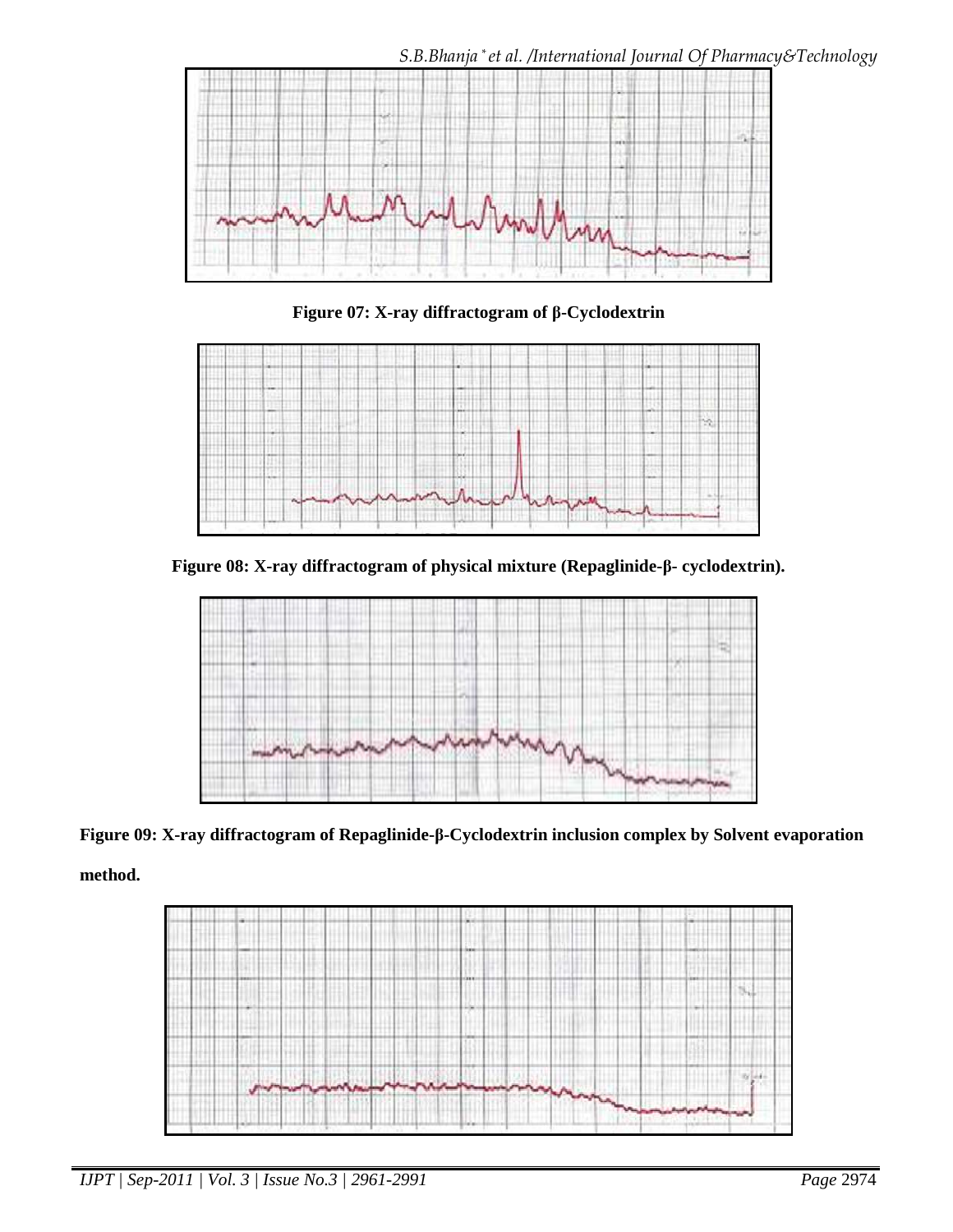# **Figure 10: X-ray diffractogram of Repaglinide-β-Cyclodextrin inclusion complex by Kneading method Estimation of Drug Content (18,19)**

 About 5mg drug equivalent of solid dispersions, physical mixtures and inclusion complexes were weighed accurately and transferred into a volumetric flask (50 ml) containing few amount of methanol and the flask was shaken for 15 min and final volume was made up to the mark with using 0.1N HCl. The sample was filtered through Whattman filter paper and assayed for Repaglinide content spectrophotometrically (UV-10 Model, Thermo Fisher Scientific) at 243nm. Three replicates were prepared and the average drug contents were estimated in the prepared solid dispersions, inclusion complexes and physical mixtures. The results were presented in Table no. 06.

Actual drug content was calculated for all batches using the equation

 Actual drug content Drug Content  $(\% ) =$  ------------------------------- x 100 Theoretical drug content

#### **Selection of most satisfactory formulation**

 From all the above formulations, inclusion complex of Repaglinide- β-Cyclodextrin (1:3) showing maximum *in-vitro* drug release. Hence this inclusion complex showing maximum dissolution rate was converted to cost effective tablet formulations.

#### **Formulation and Preparation of Fast Dissolving Tablets**

The fast dissolving tablet formulations were developed from Repaglinide β-Cyclodextrin Inclusion complex by using various super disintegrating agents. These superdisintegrants accelerate disintegration of tablets by virtue of their ability to absorb a large amount of water when exposed to an aqueous environment. The absorption of water results in breaking of tablets and therefore faster disintegration. This disintegration is reported to have effect of dissolution characteristics as well.

Three different superdisintegrants, Croscarmellose sodium, Crosspovidone and Sodium Starch Glycolate were tried to achieve fast disintegration of tablets. The tablets prepared with different compositions and formulations are shown in Table no. 11.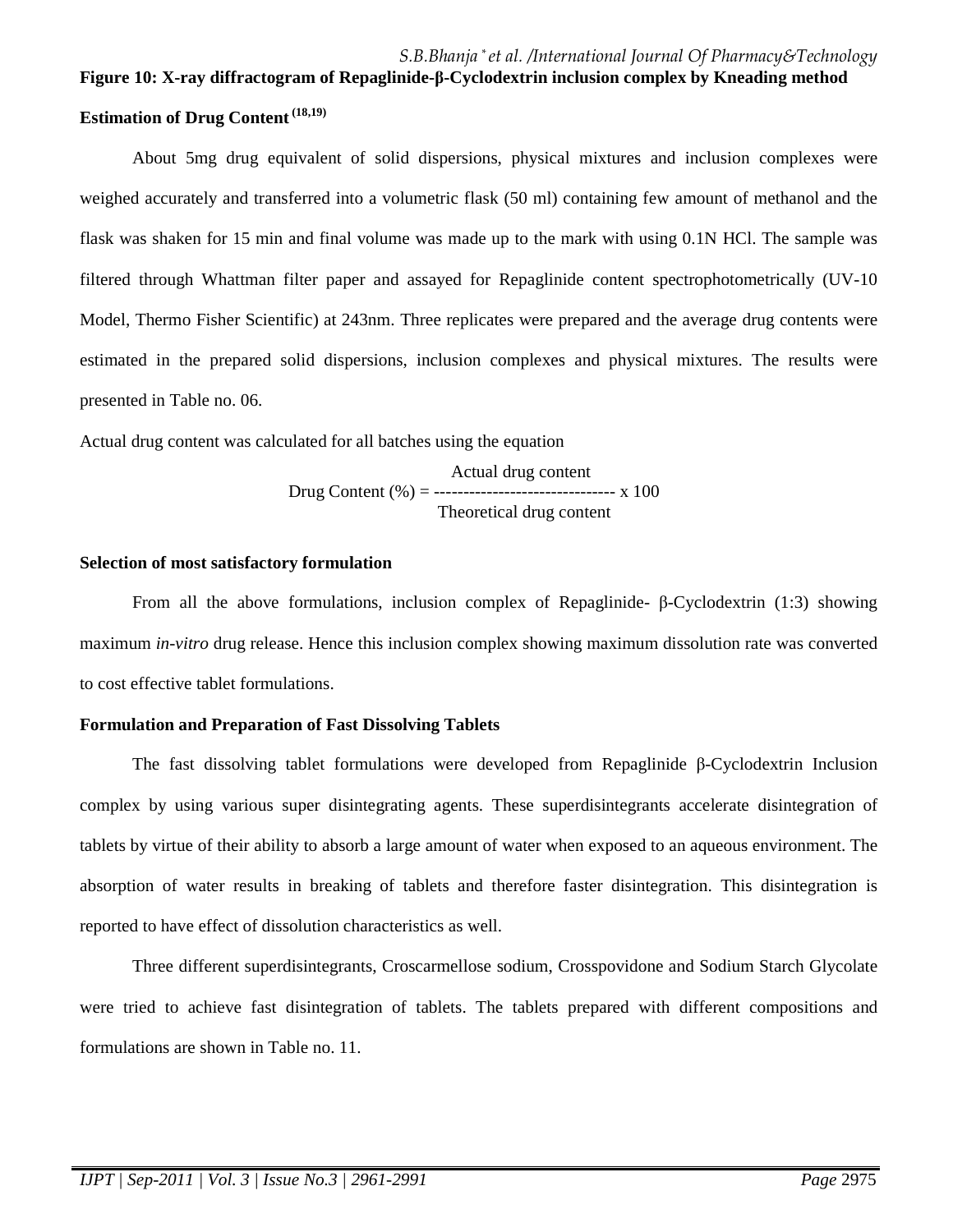| <b>FORMULATION CODE</b><br><b>INGREDIENTS</b> (In mg) | F1                       | F <sub>2</sub> | F <sub>3</sub> | F <sub>4</sub> | F <sub>5</sub>           | F <sub>6</sub> |
|-------------------------------------------------------|--------------------------|----------------|----------------|----------------|--------------------------|----------------|
| Solid dispersion equivalent to<br>4 mg of Repaglinide | 16.03                    | 16.03          | 16.03          | 16.03          | 16.03                    | 16.03          |
| <b>Crosscarmelose Sodium</b>                          | 4                        | 8              | -              |                |                          |                |
| Crosspovidone                                         | $\overline{\phantom{a}}$ |                | $\overline{4}$ | 8              | $\overline{\phantom{0}}$ |                |
| <b>Sodium Starch Glycolate</b>                        |                          |                | -              |                | 4                        | 8              |
| <b>Manitol</b>                                        | 25                       | 21             | 25             | 21             | 25                       | 21             |
| <b>Avicel PH 101</b>                                  | 80                       | 80             | 80             | 80             | 80                       | 80             |
| <b>Magnesium Stearate</b>                             | 2.97                     | 2.97           | 2.97           | 2.97           | 2.97                     | 2.97           |
| Talc                                                  | $\overline{2}$           | $\overline{2}$ | $\overline{2}$ | $\overline{2}$ | $\overline{2}$           | $\overline{2}$ |
| <b>Total</b>                                          | 130                      | 130            | 130            | 130            | 130                      | 130            |

**Table 11: Formulation of fast dissolving tablets.** 

Inclusion complex (1:3) containing 4 mg equivalent of Repaglinide and excipients were mixed homogeneously (quantities shown in Table-11) in a glass mortar. The mixture was then compressed using an 8 mm, biconcave punch in a single-stroke using 8-station rotary machine (The Rimek Mini Press-1).

#### **Evaluation of Tablets**

 The parameters viz. weight variation, thickness, hardness, friability, drug content and tablet disintegration were evaluated as per I.P. specifications<sup> $(20,21)$ </sup>. The results are shown in Table no 12.

| Table 12: Evaluation of direct compressible fast dissolving tablets |  |  |
|---------------------------------------------------------------------|--|--|
|---------------------------------------------------------------------|--|--|

| <b>Formulation</b><br>Code | <b>Hardness</b><br>(Kg/cm <sup>2</sup> ) | <b>Friability</b><br>(%) | Weight<br>Variation $(%)$ | <b>Drug</b><br><b>Content</b><br>(%) | <b>Disintegration</b><br><b>Time</b><br>(sec.) |
|----------------------------|------------------------------------------|--------------------------|---------------------------|--------------------------------------|------------------------------------------------|
| F1                         | 3.5                                      | 0.38                     | $129 \pm 0.41$            | 98.13                                | $35 \pm 2.0$                                   |
| F2                         | 3.0                                      | 0.40                     | $128 \pm 0.44$            | 98.96                                | $41 \pm 4.0$                                   |
| F <sub>3</sub>             | 3.0                                      | 0.36                     | $130 \pm 0.40$            | 98.55                                | $31 \pm 1.0$                                   |
| F4                         | 3.0                                      | 0.31                     | $129 \pm 0.51$            | 99.4                                 | $27 \pm 0.2.0$                                 |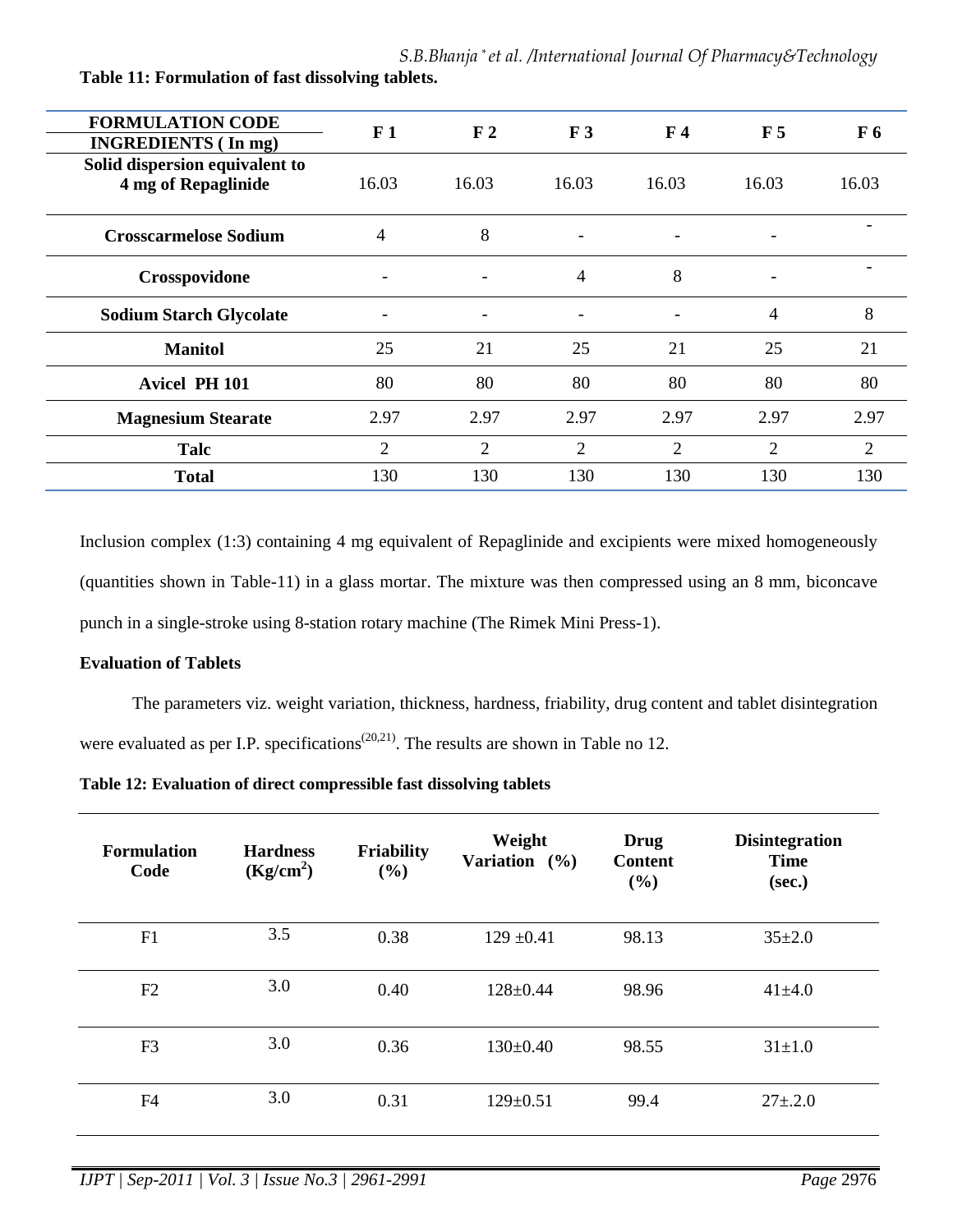|                |     |      |                |       | S.B.Bhanja* et al. /International Journal Of Pharmacy&Technology |
|----------------|-----|------|----------------|-------|------------------------------------------------------------------|
| F5             | 3.5 | 0.43 | $127 \pm 0.49$ | 95.23 | $39+4.0$                                                         |
| F <sub>6</sub> | 3.5 | 0.47 | $129 \pm 0.43$ | 96.05 | $46 \pm 5.0$                                                     |

# *In-vitro* **Dissolution Studies (22,23)**

 *In- vitro* release studies were carried out using tablet USP XX Apparatus II (paddle) dissolution test apparatus at the rotation speed of 100 rpm in 900 ml 0.1 N HCl as dissolution medium at 37±0.5°C . Dissolution studies were performed in triplicate (n=3) and calculated mean values of cumulative drug release were used while plotting the release curves**.** The results are shown in table no. 13 and fig no 14.

**Table 13: Cumulative % amount of drug released from the formulations** 

|                  |                  |                  | % Cumulative drug release |                  |                  |                  |
|------------------|------------------|------------------|---------------------------|------------------|------------------|------------------|
| Time (min.)      | F1               | F2               | F3                        | F4               | F5               | F6               |
| $\boldsymbol{0}$ | $\boldsymbol{0}$ | $\boldsymbol{0}$ | $\boldsymbol{0}$          | $\boldsymbol{0}$ | $\boldsymbol{0}$ | $\boldsymbol{0}$ |
| 5                | 44.3             | 52.1             | 50.5                      | 54.87            | 35.3             | 40.9             |
| 10               | 64.12            | 67.3             | 71.5                      | 74.06            | 42.6             | 51.89            |
| 15               | 72.29            | 77.52            | 80.09                     | 86.7             | 59.4             | 64.96            |
| 20               | 83.7             | 89.2             | 87.37                     | 93.8             | 72.13            | 81.89            |
| 25               | 89.4             | 93.78            | 94.2                      | 99.46            | 86.53            | 88.54            |
| 30               | 96.79            | 97.68            | 98.68                     |                  | 94.27            | 95.49            |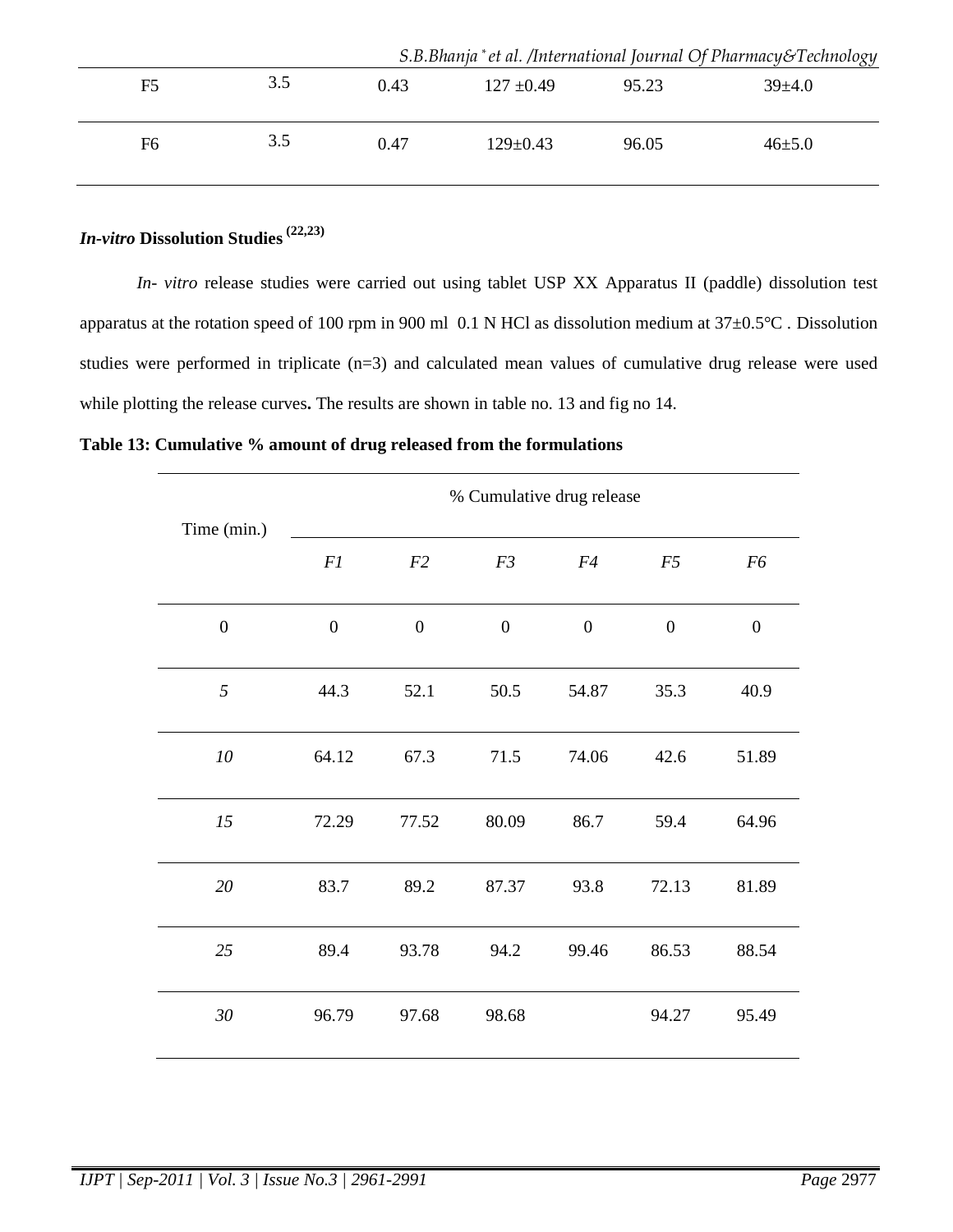

**Figure 14:** *In Vitro* **drug release profile of ICs prepared by kneading method Drug release kinetics (24,25)**

 To examine the release mechanism of Repaglinide from the prepared fast dissolving tablets, the results were analyzed according to the following equation.

$$
\begin{array}{l} M_t \\ \text{---} \\ M_\infty \end{array} = k.t^n
$$

Where  $M_t / M_\infty$  is the fractional drug released at time *t*, *k* is a kinetic constant incorporating structural and geometrical characteristics of the drug/polymer system [device], and *n* is the diffusional exponent that characterizes the mechanism of drug release. It is known that for non-swelling tablets, drug release can generally be expressed by the Fickian diffusion mechanism, for which  $n = 0.5$ , whereas for most erodible matrices, a zeroorder release rate kinetics is followed, for which  $n = 1$ . For non-Fickian release, the n value falls between 0.5 and 1.0  $[0.5 < n < 1.0]$ ; whereas in the case of super case II transport,  $n > 1$ .

 Data of the in-vitro release was fit into different equations and kinetic models to explain the release kinetics of Repaglinide fast dissolving tablets. The kinetic models used were zero-order equation (eq. 1), firstorder equation (eq. 2), matrix equation (eq. 3), Korsemeyer-Peppas equation (eq. 5), and Hixon-Crowell equation (eq. 4).

 $Q_t = K_0 t$  ------------------ (1)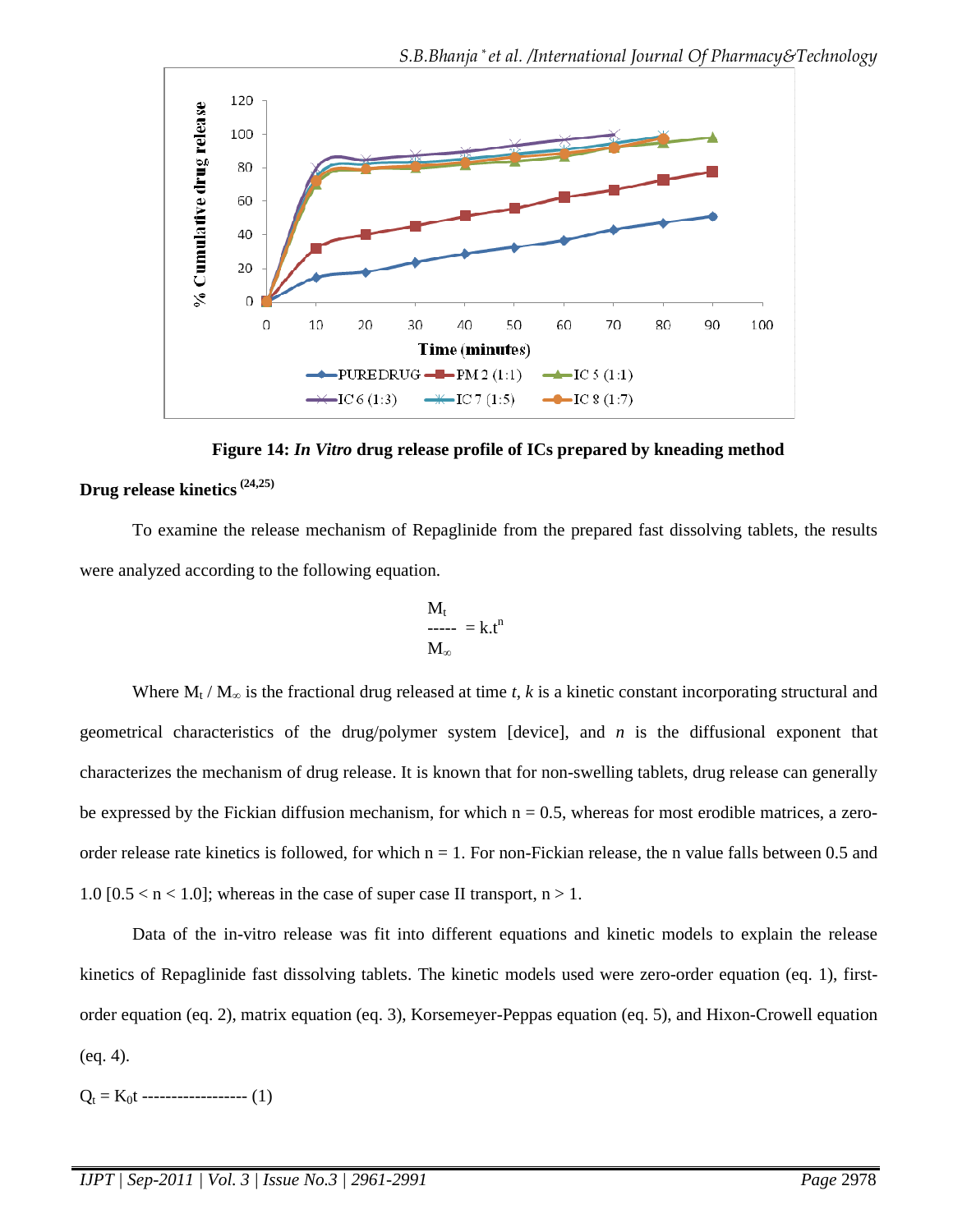$$
Q_{t} = Q_{0} (1 - e^{-kT}t) \dots (2)
$$
  
\n
$$
Q_{t} = K_{H}t^{1/2} \dots (3)
$$
  
\n
$$
Q_{0}^{1/3} - Q_{t}^{1/3} = K_{HC} t \dots (4)
$$
  
\n
$$
Q_{t}/Q_{\infty} = K_{k} t^{n} \dots (5)
$$

Where,

 $Q_t$  -------- Is the amount of drug release in time t

 $Q_0$  -------- Is the initial amount of the drug

F --------- Is the fraction of drug release in time t

n --------- Exponent value

And  $K_0$ ,  $K_1$ ,  $K_H$ ,  $K_{HC}$ , and  $K_k$  are release rate constants for Zero-order, First-order, Higuchi, Hixon-Crowell, and Korsemeyer-Peppas model respectively. Zero order represents an ideal release profile in order to achieve the pharmacological prolonged action. This is applicable to dosage forms like transdermal systems, coated forms, osmotic systems, as well as matrix tablets with low soluble drugs. First order is applicable to study of hydrolysis Kinetics and to study the release profiles of pharmaceutical dosage forms such as those containing water-soluble drugs in porous matrices. Matrix (Higuchi Matrix) is applicable to systems with drug dispersed in uniform swellable polymer matrix as in case of matrix tablets with water-soluble drug.

 Hixson-Crowell Equation applies to pharmaceutical dosage forms such as tablets, where the dissolution occurs in planes that are parallel to the drug surface if the tablet dimensions diminish proportionally, in such a manner that the initial geometrical form keeps constant all the time. When this model is used, it is assumed that the release rate is limited by the drug particles dissolution rate and not by the diffusion that might occur through the polymeric matrix. Korsemeyer-Peppas Equation is widely used; when the release mechanism is not well known or when more than one type of release phenomena could be involved. Data of the in-vitro release was fit into different equations and kinetic models to explain the release kinetics of Repaglinide fast dissolving tablets. The data are presented in Table 14.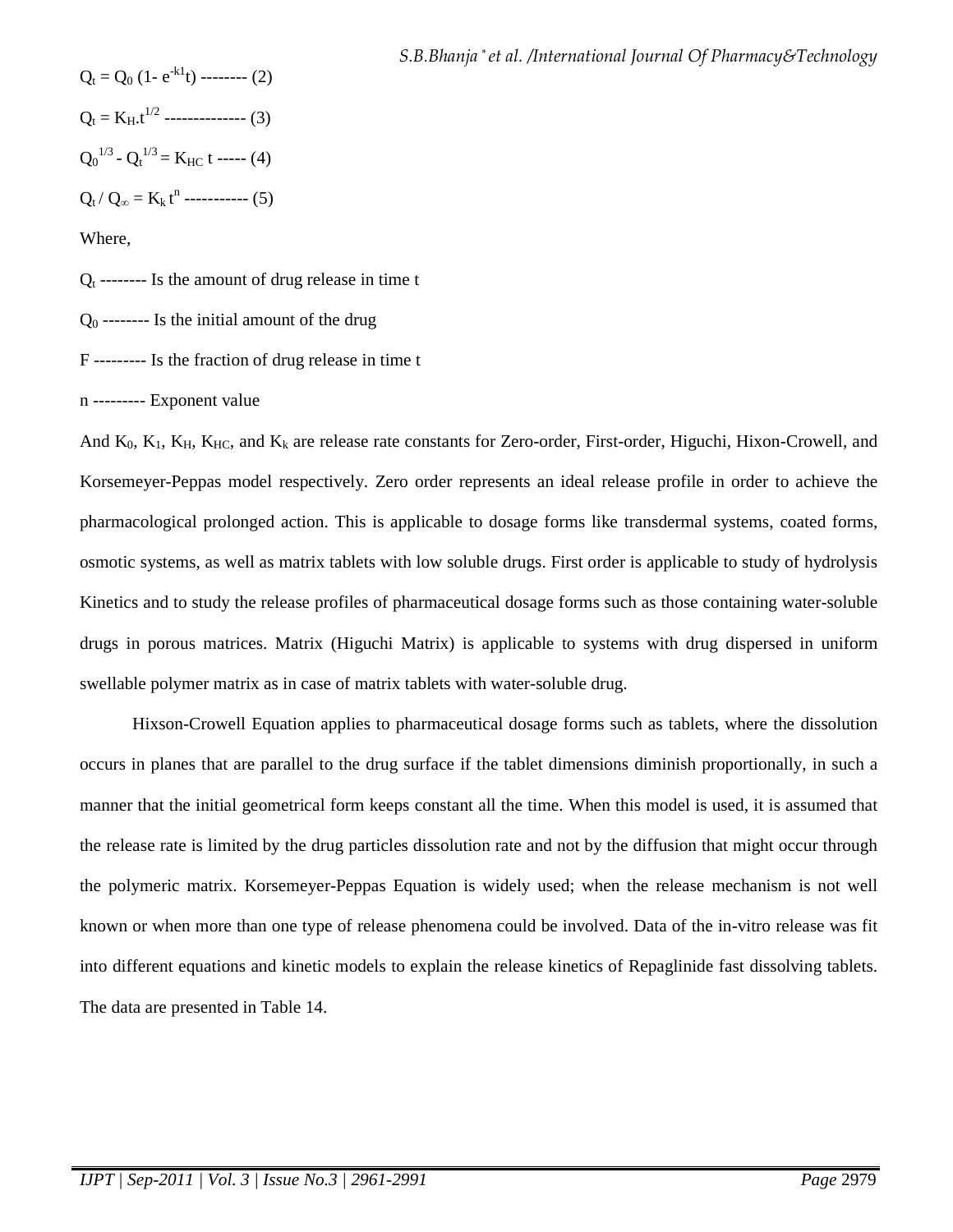| <b>Formulations</b> | Zero<br>order | First<br>order | <b>Korsemeyer-Peppas</b> | n-value |
|---------------------|---------------|----------------|--------------------------|---------|
| F1                  | 0.858         | 0.956          | 0.991                    | 0.427   |
| F2                  | 0.815         | 0.980          | 0.994                    | 0.360   |
| F3                  | 0.803         | 0.947          | 0.981                    | 0.366   |
| F4                  | 0.820         | 0.983          | 0.988                    | 0.371   |
| F5                  | 0.933         | 0.958          | 0.963                    | 0.432   |
| F6                  | 0.916         | 0.964          | 0.981                    | 0.476   |

**Table 14: Drug Release Kinetic Studies from different formulations** 

#### **Results and Discussions**

#### **Solubility determination.**

 The solubility of pure Repaglinide at pH 1.2, 6.8 and 7.4 was found to be 3.14, 0.292 and 0.147 mg/ml respectively. The study shows that solubility of Repaglinide decreases as pH increases. The maximum solubility was observed at pH 1.2. The results are shown in table no: 03.

#### **Phase Solubility.**

Phase solubility experiments showed that the concentration of Repaglinide in 0.1N HCl (pH 1.2) is notably affected by the presence carriers. The phase-solubility diagram showed a linear increase in solubility of Repaglinide with an increase in concentrations of carriers. All the phase solubility diagrams were classified as type AL according to Higuchi and Connors because the straight line had a slope less than unity in each case. So it indicates the formation of complex. The apparent stability constant (*K*s) was estimated from the slope of the straight line of the phase-solubility diagram using the equation. The stability constant, *K*s were found to be 662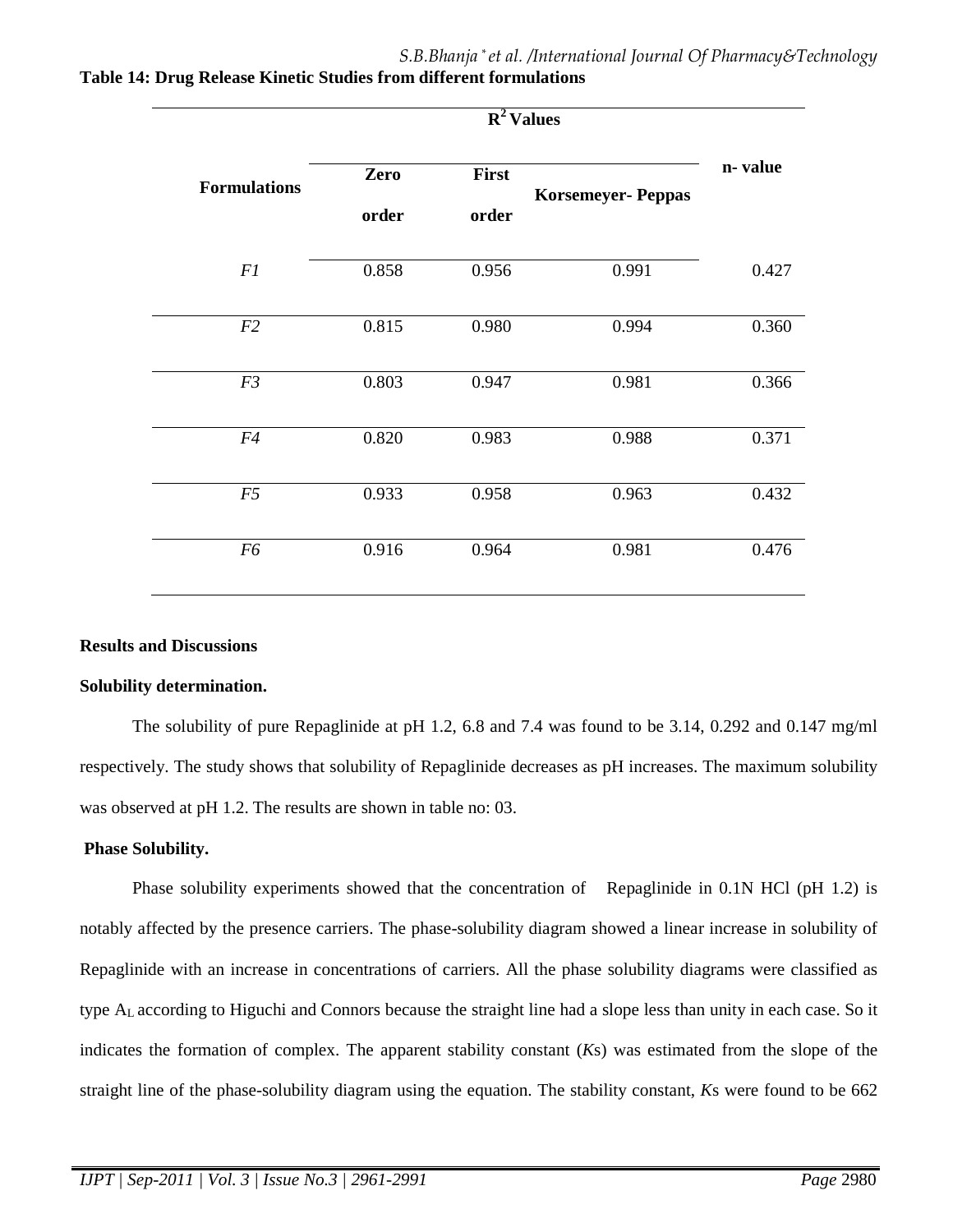*S.B.Bhanja \* et al. /International Journal Of Pharmacy&Technology*  $M^{-1}$  in case of Poloxamer 188 and 434 M<sup>-1</sup> in case of β-cyclodextrins, which are within the range (200-5000m-<sup>1</sup>). This indicates that complexes are quite stable. The data are presented in Tables no-04 & 05 and Figs no 01 & 02.

These results are in accordance with the well established formation of soluble complexes between water soluble polymeric carriers and poor water soluble drugs.

#### **Drug content uniformity study.**

The solid dispersions, inclusion complexes and physical mixtures were subjected for evaluation of drug content and the data are presented in Table 06.

**Table 06: Percentage of drug content.** 

| <b>FORMULATIONS</b>     | <b>DRUG CONTENT (%)</b> |
|-------------------------|-------------------------|
| PM $1(1:1)$             | 100.21                  |
|                         |                         |
| SD1(1:1)                | 98.96                   |
| SD 2(1:3)               | 98.55                   |
| SD3(1:5)                | 99.38                   |
| $\overline{SD4}$ (1:7)  | 97.30                   |
| SD 5(1:1)               | 98.13                   |
| SD 6(1:3)               | 96.89                   |
| SD7(1:5)                | 98.54                   |
| $\overline{SD} 8(1:7)$  | 97.30                   |
| PM $2(1:1)$             | 99.79                   |
| IC $1(1:1)$             | 97.3                    |
| IC $2(1:3)$             | 99.8                    |
| IC $3(1:5)$             | 98.13                   |
| IC $4(1:7)$             | 98.96                   |
| $\overline{IC}$ 5 (1:1) | 96.9                    |
| IC $6(1:3)$             | 98.55                   |
| IC $7(1:5)$             | 99.37                   |
| IC $8(1:7)$             | 97.71                   |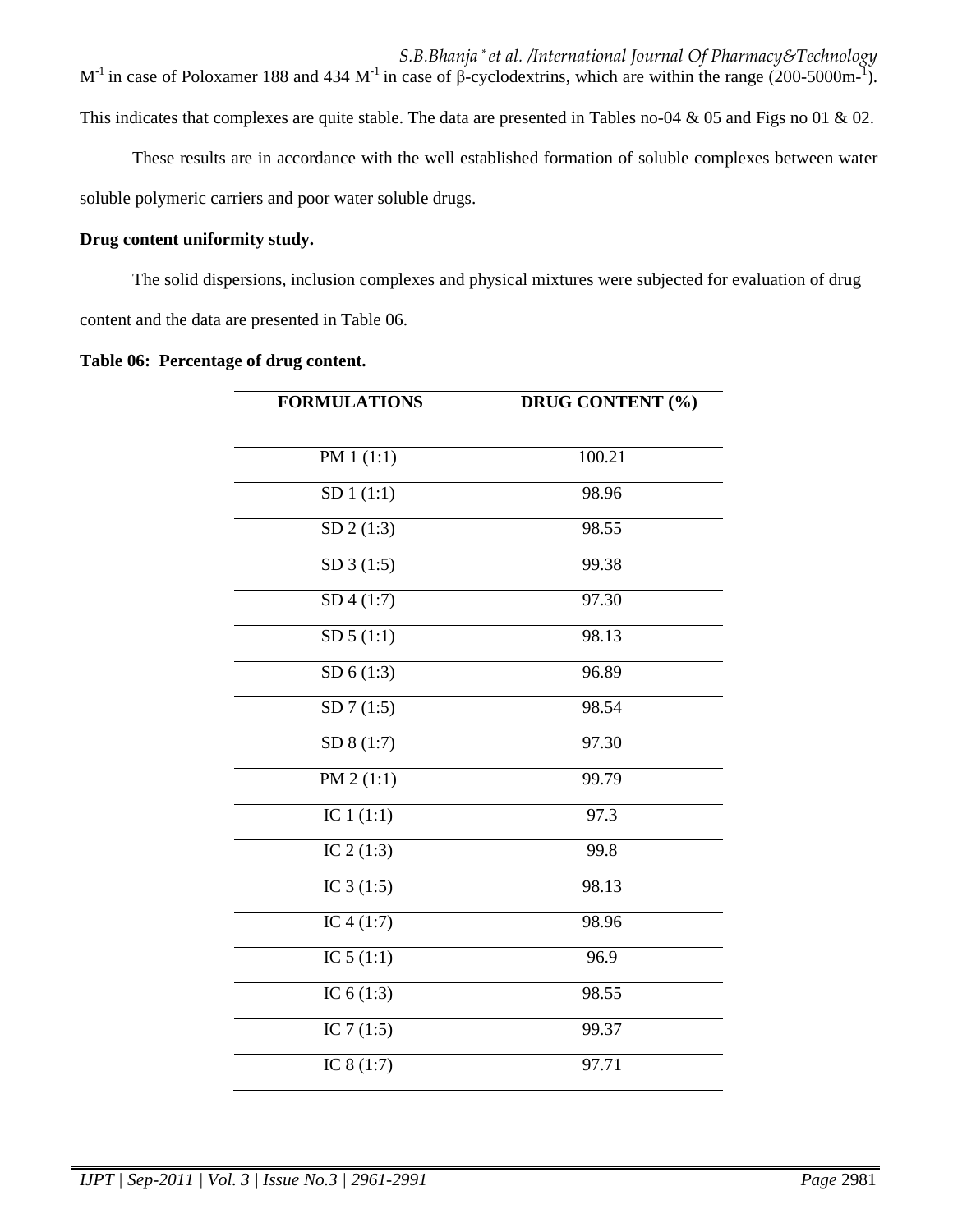From the data it was observed that assayed drug content in the formulated solid dispersions, inclusion complexes and physical mixtures were found to be within the range of 96.89% to 100.21% which indicates that the drug is uniformly dispersed in the powder formulation.

#### **FTIR spectroscopy study.**

The FTIR spectra of pure Repaglinide showed characteristics peaks at  $1687.36$  cm<sup>-1</sup> which indicates  $C=O$ stretching vibration. 2935.03 cm<sup>-1</sup> indicates that **C–H** group is present, 3308.38 cm<sup>-1</sup> indicates **N-H** bond is present,  $1217.12 \text{ cm}^{-1}$  indicates  $-CH_3$  group is present.

#### **X-Ray diffractometry study.**

 X-RD patterns of pure Repaglinide, β-Cyclodextrin, physical mixture and inclusion complexes (1:3) prepared by solvent evaporation and kneading method. The results are shown in Figure 8.9 to 8.13. The peaks of Repaglinide molecule observed at 0.5, 0.6, 0.7, 2.0, 2.5, 2.7, 6.9**°.** However, the X-RD patterns of the inclusion complexes with β-Cyclodextrins were found to be diffused and different from that of pure Repaglinide, confirming formation of new solid phase. The peaks of Repaglinide molecule are not seen in the physical mixture and inclusion complexes. The X-RD pattern of kneaded and solvent evaporation complex is totally diffused; indicating the formation of complex has an amorphous nature. Inclusion complexes prepared by solvent evaporation method shows peaks near about 2° and complexes prepared by kneading method shows peaks below 1.5°.

#### *In- vitro* **Dissolution studies.**

Dissolution testing of each of the complex was carried out to observe the release pattern of the drug from the complex. The dissolution studies were carried out using the dissolution apparatus II (USP) with the paddle rotating at 50 rpm in 900 ml of 0.1N HCl as dissolution medium at  $37\pm0.5^{\circ}$ . Dissolution profile of pure drug, SDs, and PMs were determined. The cumulative percentages of drug release were shown in Tables no 07 and 08 and Figs no 11 and 12 for both solvent evaporation and kneading method respectively.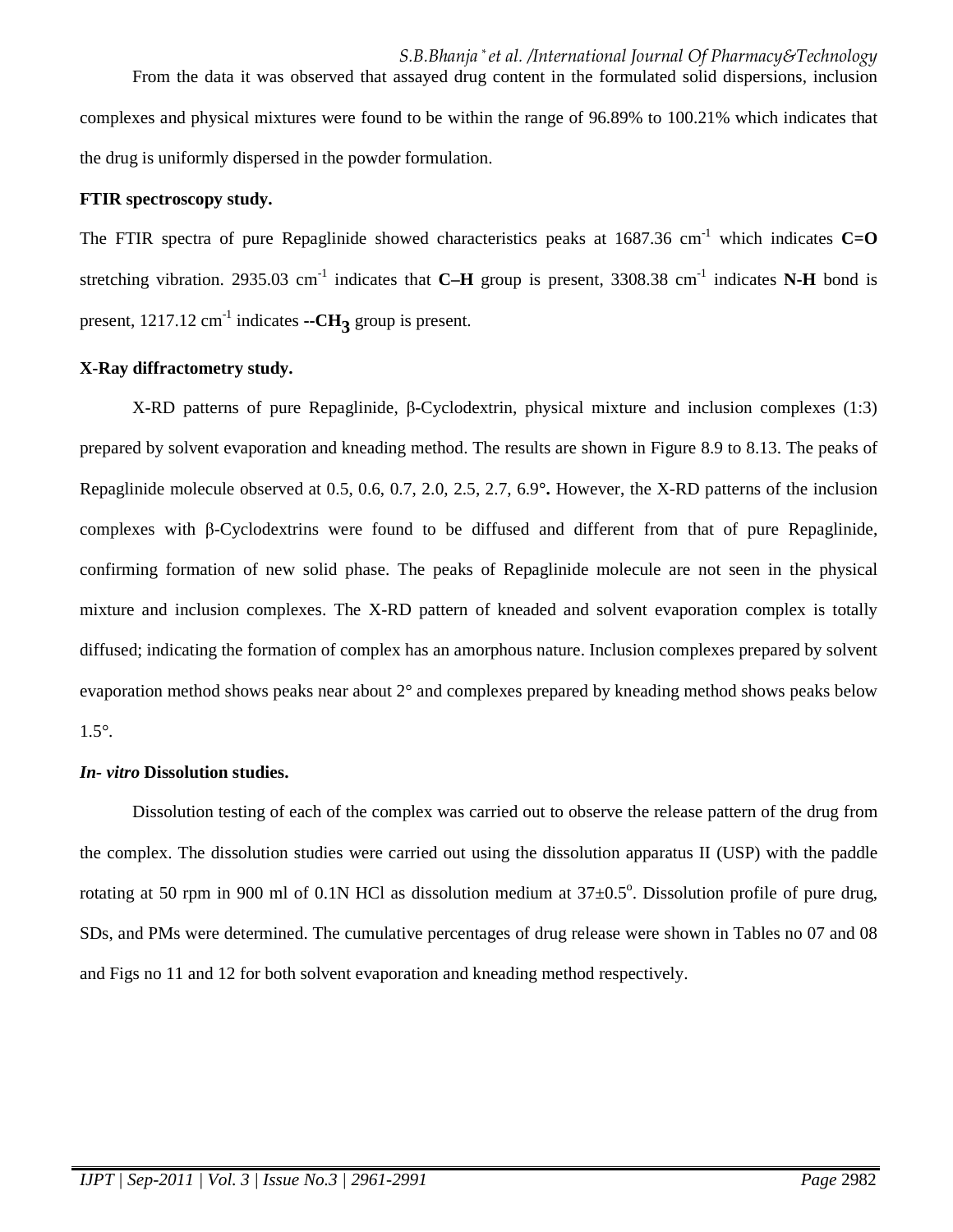

**Figure 11:** *In Vitro* **drug release profile of SDs prepared by solvent evaporation method** 



**Figure 12:** *In Vitro* **drug release profile of SDs prepared by kneading method** 

The average percentage of drug release of pure Repaglinide was found to be 51.02% in 90 minutes. The solid dispersion formulation prepared by solvent evaporation method using Poloxamer 188 as carrier in the ratio of 1:1, 1:3, 1:5 and 1:7 were showed 90.9%, 96.18%, 99.12% and 97.39% drug release respectively in 90 minutes. In case of physical mixture (1:1) the percentage of drug release was found to be 74.35% in 90 minutes.

 The increased dissolution rate may be due to the higher solubility of Poloxamer 188 in dissolution medium and better wettability of Repaglinide in formulation. On further increasing the amount of Poloxamer 188 (1:7), the dissolution rate slightly decreased that may be due to the higher amount of carrier itself takes time to dissolution.

 The average percentage of drug release of pure Repaglinide was found to be 51.02% in 90 minutes. The solid dispersion formulations prepared by kneading method using Poloxamer 188 as carrier in the ratio of 1:1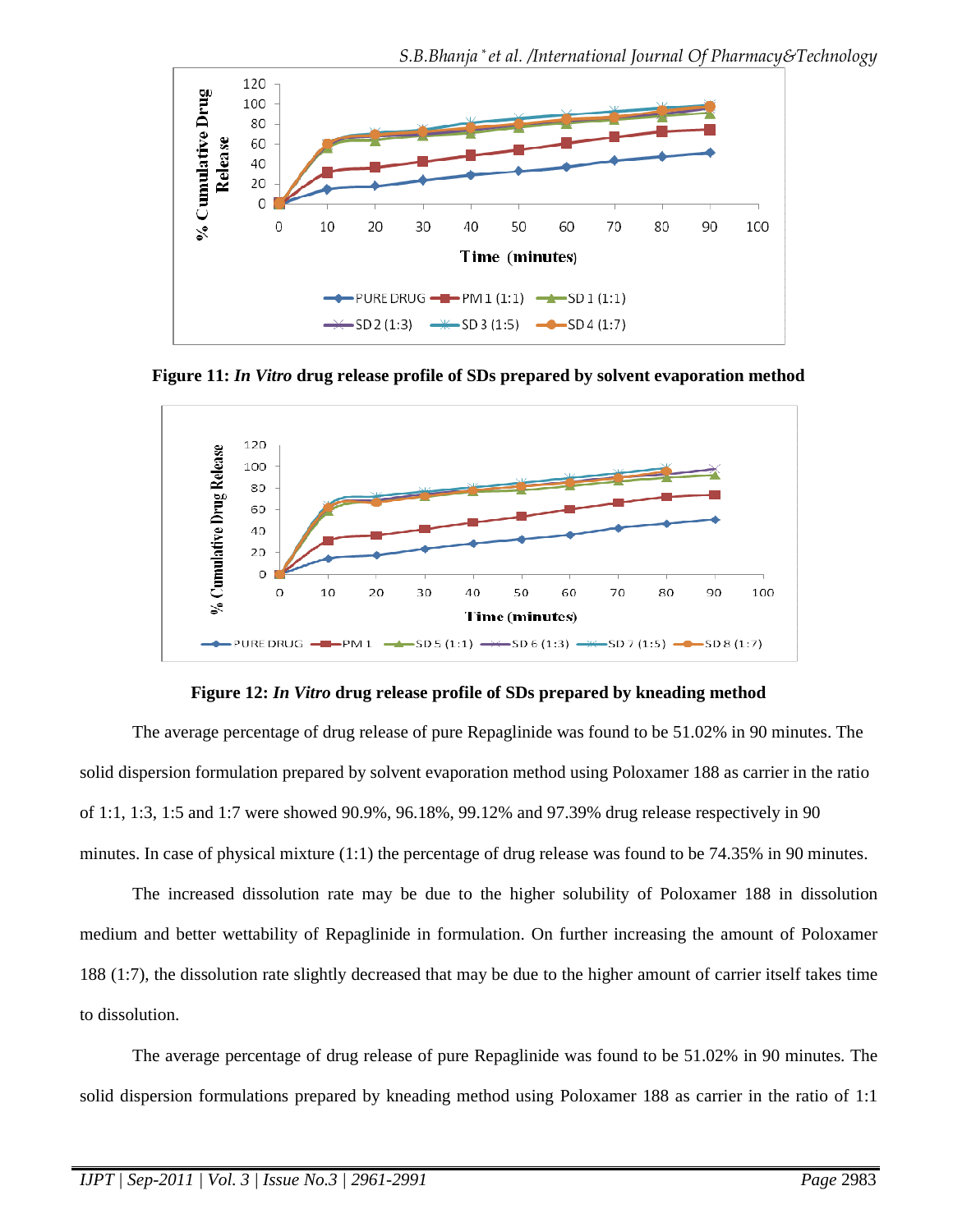and 1:3 were showed 92.3% and 98.18% drug release respectively in 90 minutes, whereas the formulation at ratio 1:5 and 1:7 showed 99.42% and 96.21% of drug release respectively at the end of 80 minutes. The increased dissolution rate may be due to the higher solubility of Poloxamer 188 in dissolution medium and better wettability of Repaglinide in formulation.

 On further increasing the amount of Poloxamer 188 (1:7), the dissolution rate slightly decreased that may be due to the higher amount of carrier itself takes time to dissolution.

From the above studies, It was observed that after 10 minutes only 14.54 % of Pure drug was dissolved and even after 90 minutes only 51.02 % of drug goes into solution where as in case of Repaglinide-Poloxamer 188 prepared by kneading method at ratio of 1:5 showed 64.7 % drug release within 10 minutes and almost 99.42 % was released after 90 minute. Physical mixture of Poloxamer 188 (1:1) also improves the dissolution profile of Repaglinide due to its hydrophilic nature but not such an extent as prepared by Kneading method and Solvent evaporation method. The dissolution rate of Repaglinide was strongly dependant on the relative concentration of the drug to Poloxamer 188 ratio. The dissolution rate of Repaglinide from Poloxamer 188 solid dispersions was increased with increase in Poloxamer 188 in solid dispersion up to drug: carrier ratio 1:5. The further increase in amount of Poloxamer 188 in solid dispersion decreased the dissolution rate. The decreased in dissolution rate of the solid dispersions containing higher polymer proportions might be caused by leaching out of the carrier during dissolution which could form a concentrated layer of solution around the drug particles there by reducing the migration of the released drug particles to the bulk of the solution.

Similarly dissolution profile of pure drug, ICs, and PMs were determined. The cumulative percentage of drug released was shown in Tables no 09 and 10 and Figs no 13 and14 for both solvent evaporation and kneading method respectively.

 The average percentage of drug release of pure Repaglinide was found to be 51.02% in 90 minutes. In case of physical mixture (1:1) the percentage of drug release was found to be 77.68% in 90 minutes. The inclusion complex formulation prepared by solvent evaporation method using β-Cyclodextrins as carrier in the ratio of 1:1, 1:5 and 1:7 were showed 96.12%, 99.67%, and 98.1% drug release respectively in 90 minutes, whereas the formulation at the ratio of 1:3 showed 99.78% of drug release within 80 minutes. The increased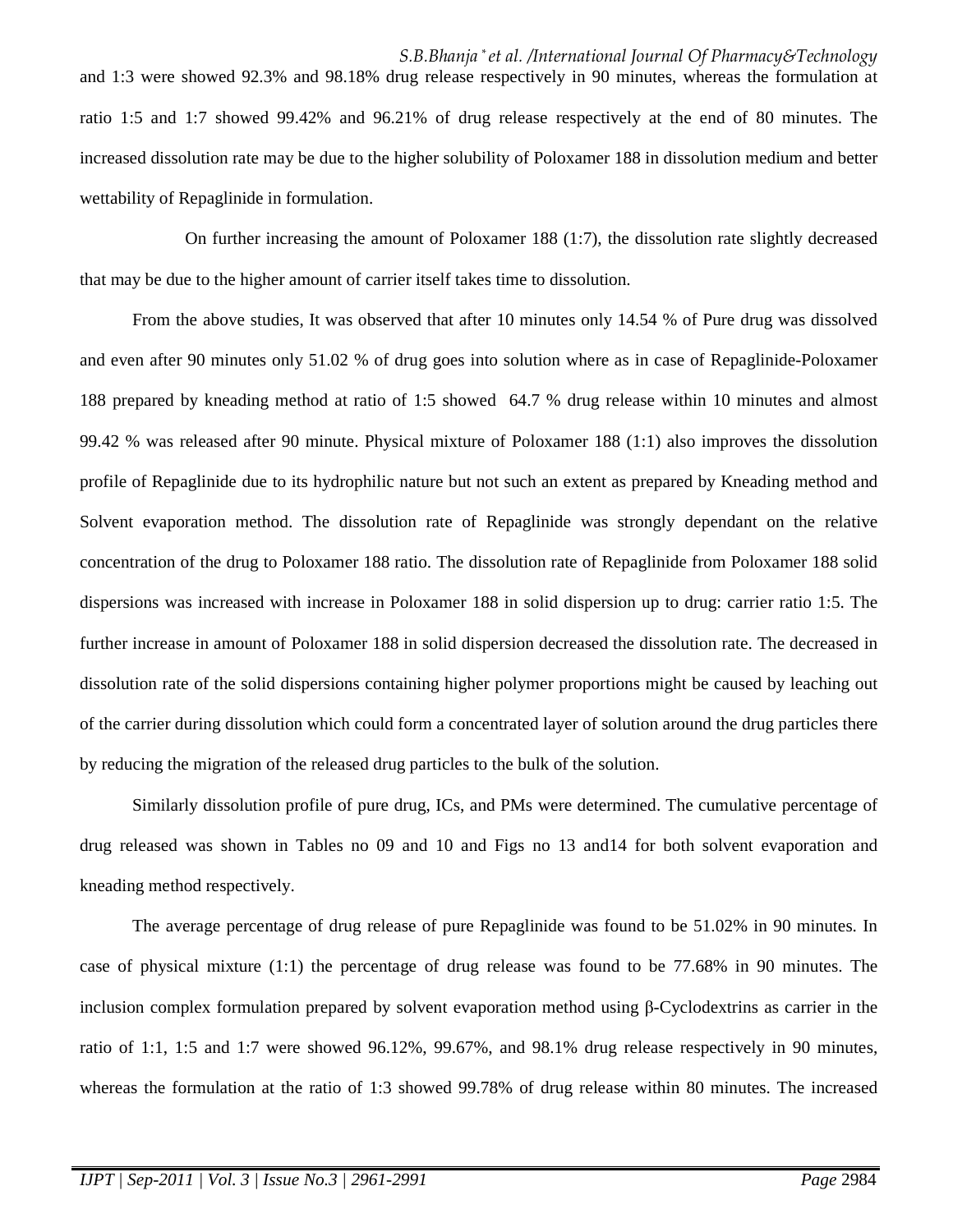*S.B.Bhanja \* et al. /International Journal Of Pharmacy&Technology* dissolution rate may be due to the higher solubility of β-Cyclodextrin in dissolution medium and better wettability of Repaglinide in formulation.

 On further increasing the amount of β-Cyclodextrins i.e. formulations at 1:5 and 1:7 ratio showed slightly decrease in dissolution rate, that may be due to the higher amount of carrier itself takes time to dissolution.

 The average percentage release of pure Repaglinide was found to be 51.02% in 90 minutes. The inclusion complex formulations prepared by kneading method using β-Cyclodextrin as carrier in the ratio of 1:1 was showed 98.28% drug release in 90 minutes. Where as the formulation in the ratio of 1:3 showed 99.86% of drug release within 70 minutes, but in the ratio of 1:5 and 1:7 showed 98.91% and 97.58% drug release in 80 minutes. The increased dissolution rate may be due to the higher solubility of β-Cyclodextrin in dissolution medium and better wettability of Repaglinide in formulation.

On further increasing the amount of β-Cyclodextrin i.e. formulations at 1:5 and 1:7 ratio showed slightly decrease in dissolution rate, that may be due to the higher amount of carrier itself takes time to dissolution.

From the above studies, It was observed that after 10 minutes only 14.54 % of pure drug was dissolved and even after 90 minutes only 51.02 % of drug goes into solution where as in case of Repaglinide- ß - Cyclodextrins complex prepared by Kneading method at 1:3 molar ratio showed 79.84 % drug release within 10 minutes and almost complete release i.e. 99.86 % drug release at the end of 70 minute. In the case of the physical mixtures, the rise in solubility when compared to pure Repaglinide is due to the rapid formation of inclusion complexes in the dissolution medium or to the wetting effect of ß-Cyclodextrin.

Incidentally, ß-Cyclodextrin has surfactant-like properties owing to the hydrophilicity of its exterior surface which can lower the interfacial tension between poorly soluble drugs and the dissolution medium, resulting in higher dissolution as compared other formulations.

Hence it can be said that inclusion complexes (1:3) shows higher dissolution than pure drug, solid dispersions and physical mixtures.

Solid inclusion complex of Repaglinide- ß-CD (1:3) showed higher dissolution than the Repaglinide-Poloxamer 188 solid dispersions. So, this inclusion complex showed maximum percentage of drug release was considered for the formulation of fast dissolving tablets Repaglinide for immediate drug release.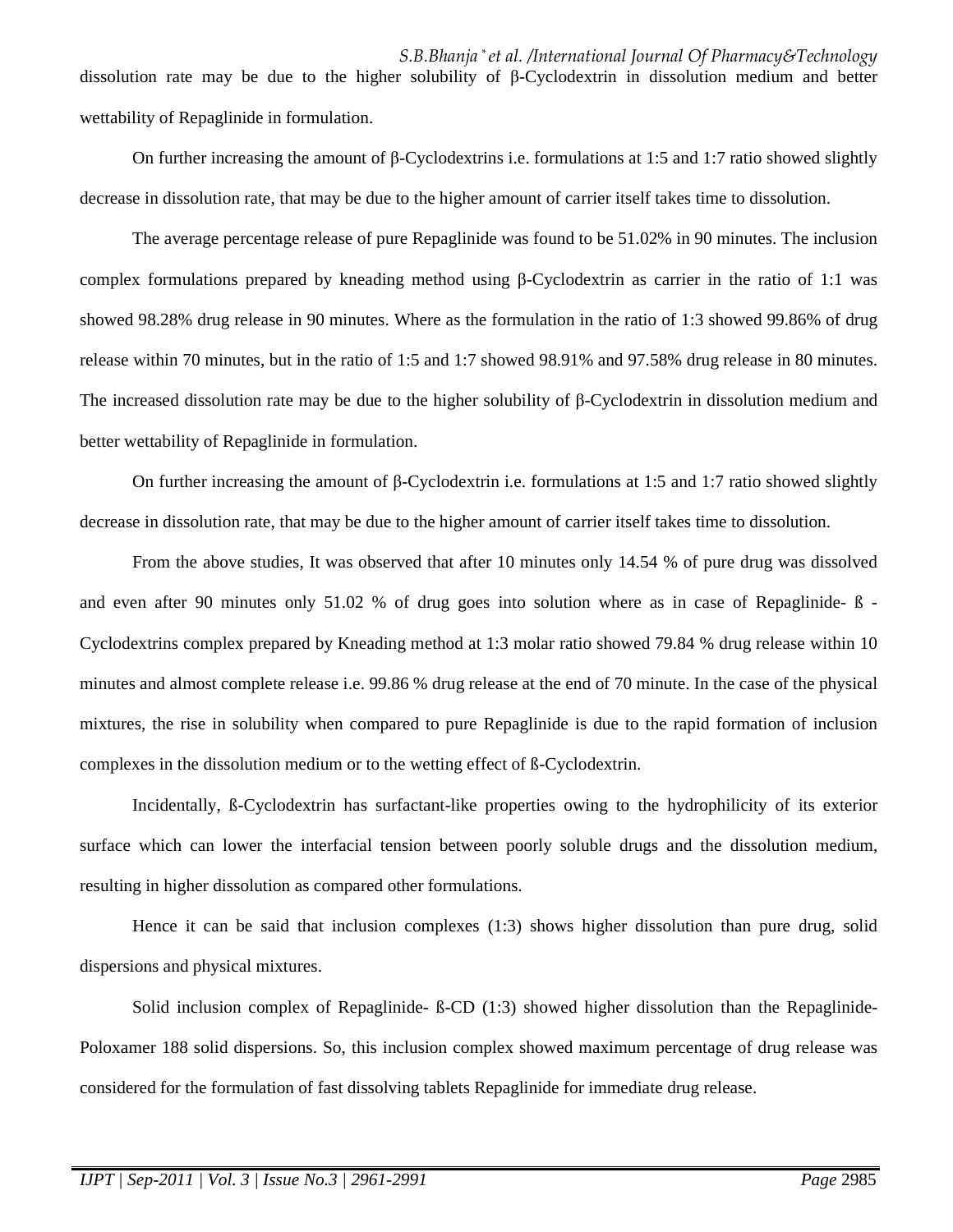#### **Evaluation of Tablets.**

 The prepared fast dissolving tablets of Repaglinide were tested for weight variation, hardness, friability, drug content uniformity, disintegration time and *in- vitro* dissolution study as per standard procedure. The results were shown in Table no 12.

The maximum and minimum average hardness of tablets were found to be 3.5 and 3.0 kg/cm<sup>2</sup> respectively. Hence all the formulations comply with hardness test.

 The maximum and minimum average friability of fast dissolving Repaglinide tablets were found to be 0.47% and 0.31% respectively. None of the formulations showed deviation (I.P. limit  $\leq$ 1%) for any of tablets tested.

 The maximum and minimum average weights of fast dissolving Repaglinide tablets were found to be 130 $\pm$ 0.40 mg and 127 $\pm$ 0.49 mg respectively. None of the formulations showed deviation (I.P. limit  $\pm$ 10) for any of the tablets tested.

 The maximum and minimum percentages of drug content from all the formulations were found to be 99.4% and 95.23% which are within acceptable range.

 The results of disintegration test of all the formulations (F1 to F6) revealed that faster disintegration time was found within  $27\pm2.0$  seconds and larger disintegration time was found within  $46\pm5.0$  seconds. The order was found to be Crosspovidone < Croscarmellose sodium < Sodium Starch Glycolate.

So, from the above study of all the formulations F1to F6, it was observed that the formulation, F4 was suitable for the all evaluation parameters.

#### *In- vitro* **Dissolution study of directly compressible fast dissolving tablets:**

Dissolution study of each of the complex was carried out to observe the release pattern of the drug from the complex. Dissolution of drug was also carried out to compare with release pattern of the drug with the complex. The dissolution studies were carried out in 0.1N HCl, to simulate the gastric pH conditions. The results are presented in Table no 13 and Figure no 15.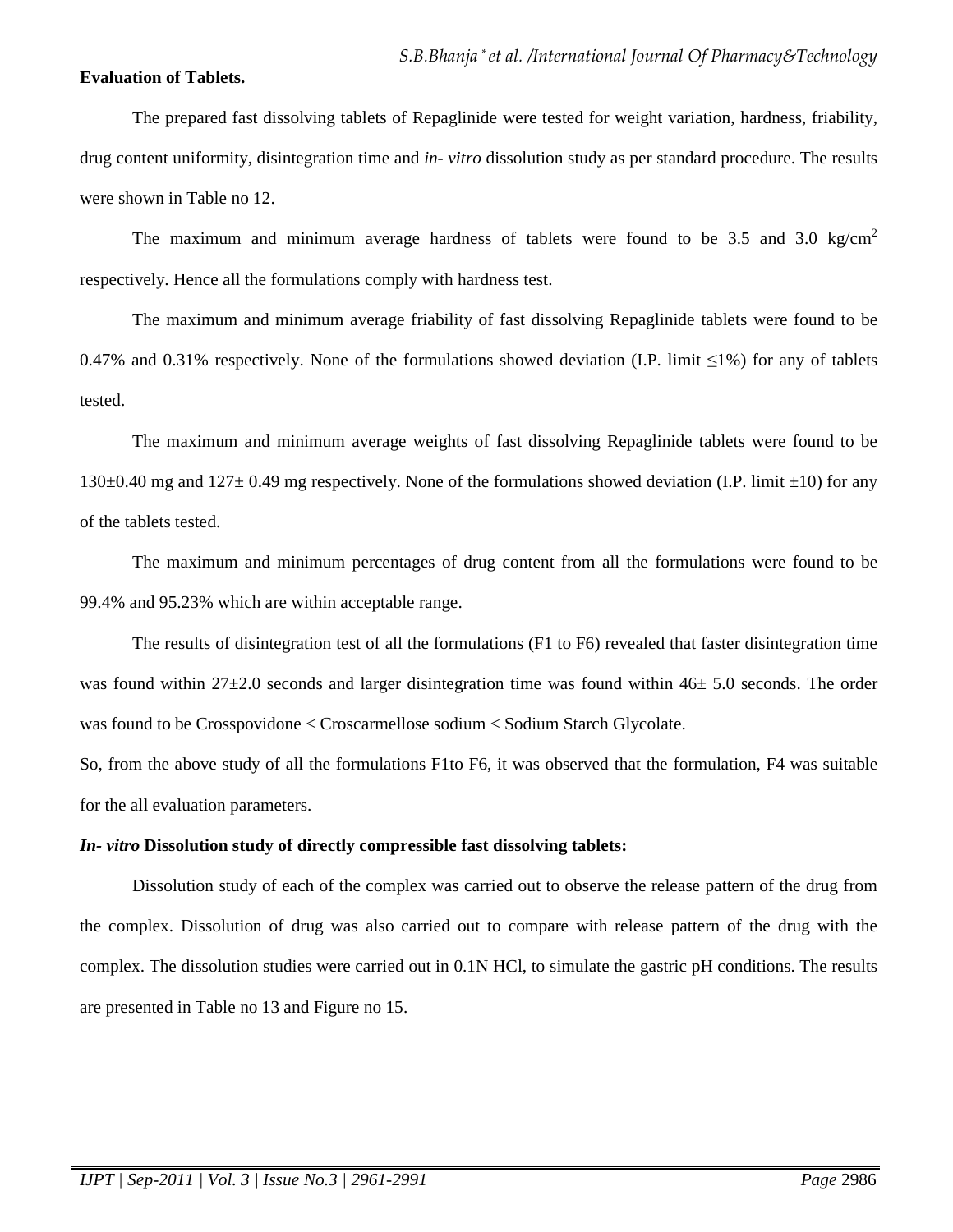

**Figure 13:** *In Vitro* **drug release profile of ICs prepared by solvent evaporation method**



**Figure 15: Cumulative % amount of drug released from the formulations F1 to F6** 

 Formulations F1 and F2 containing 3.07% and 6.14% of Croscarmellose sodium showed 44.3 % and 52.1 % of drug release at the end of 5 minutes and 96.79 % and 97.68 % drug release at the end of 30 minutes respectively. In the above two formulations, formulation F2 showed maximum percentage of drug release than the formulation F1. This is due to higher percentage of Croscarmellose sodium in the formulation F2, which hydrates quickly and releases the drug.

 However formulations F3 and F4 containing 3.07% and 6.14% Crosspovidone showed 50.5 % and 54.87% at the end of 5 minutes. The formulation F3 showed 98.68% at the end of 30 minutes, whereas the formulation F4 showed almost complete drug release i.e. 99.46 % at the end of 25 minutes which was faster than other formulations. This is due to increase in percentage of Crosspovidone because Crosspovidone quickly wicks water and readily get hydrated which caused sudden release of drug.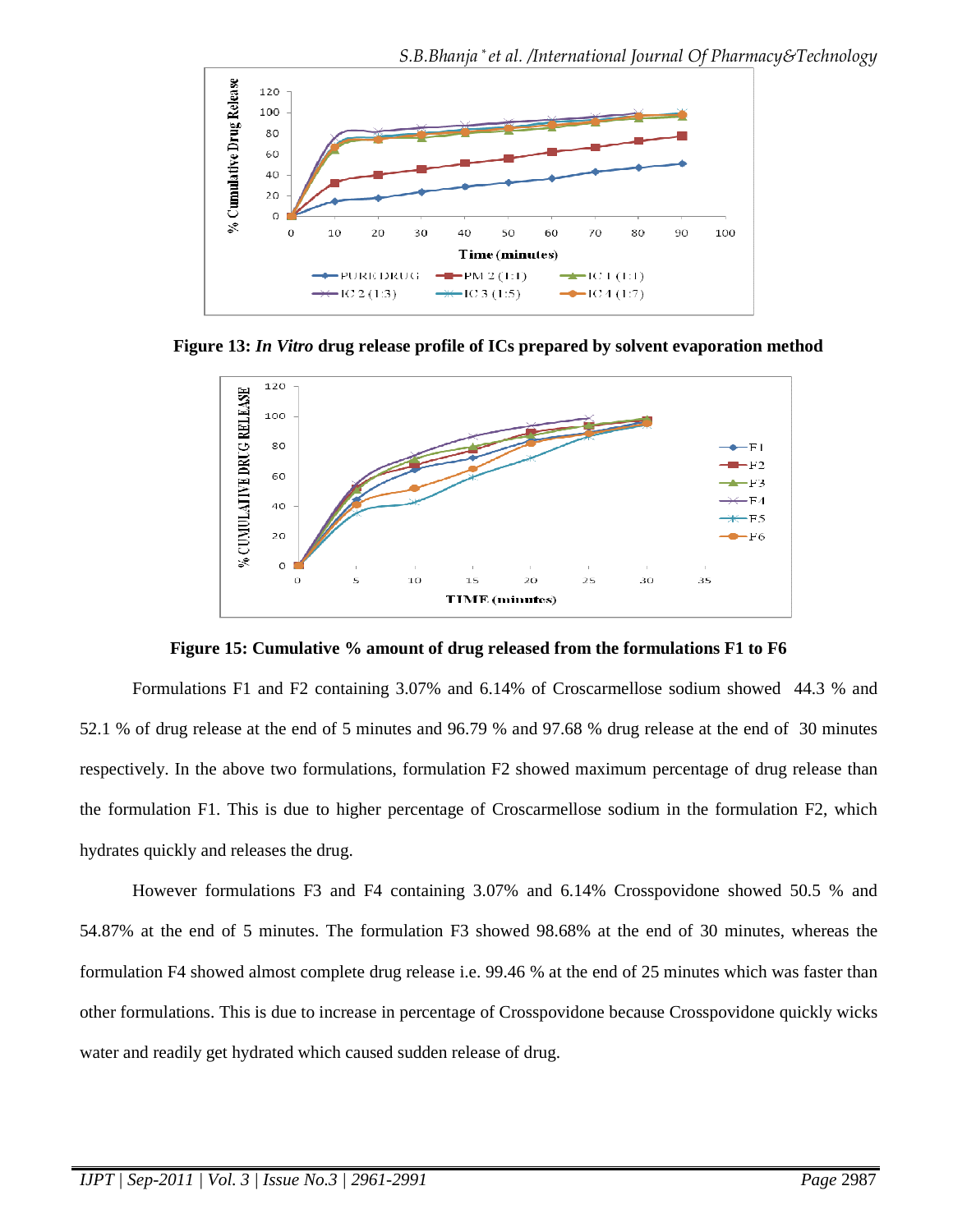Formulations F5 and F6 containing 3.07% and 6.14% of Sodium Starch Glycolate showed 35.3 % and 40.9% of drug release at the end of 5 minutes and 94.27 % and 95.49 % drug release at the end of 30 minutes respectively which was lowest than other formulations. Since Sodium Starch Glycolate swells with more gelling than Croscarmellose sodium and Crosspovidone which extend dissolution time as a result of which the dissolution time was found to decrease as the concentration of Sodium Starch Glycolate in the formulations increased.

 From the overall data of the *in-vitro* dissolution studies among all formulations, F1 to F6, formulation F4 showed the maximum percentage of drug release i.e. 99.46% at the end of 25 minutes.

 From the above studies it was observed that as the concentration of superdisintegrants increased the drug release also increased. With reference to the type of superdisintegrants, the release rate was found to following in the order: Crosspovidone > Croscarmellose sodium > Sodium Starch Glycolate.

#### **Drug release kinetic studies from different formulations.**

*In- vitro* drug release data for all the formulations, F1 to F6 were subjected to release kinetic study according to zero order, first order equation and Korsemeyer-Peppas models to ascertain the mechanism of drug release. The  $R^2$  and n values were given in Table no14.

Among the zero order and first order equations the value of regression correlation coefficient  $(R^2)$  were found to be higher in first order equation. Hence the drug release from all the formulations followed first order release kinetics. In case of Korsemeyer- Peppas model, the results indicated that release exponent 'n' values are less than  $0.5$  ( $n < 0.5$ ). This indicates that Fickian type diffusion is the predetermining mechanism of drug release.

 So, overall data showed that all the formulations followed first order release kinetics with Fickian diffusion mechanism.

#### **Conclusion**

The phase solubility study indicated that the aqueous solubility of drug was increased linearly as a function of the concentration of poloxamer 188 and ß-CD. The apparent stability constants Ks were 662  $M^{-1}$  and 434  $M^{-1}$ which were within the range (200-5000  $M<sup>-1</sup>$ ) indicating that the complexes are quite stable. The inclusion complexes of Repaglinide (1:3M ratio) prepared by kneading method exhibited significantly higher dissolution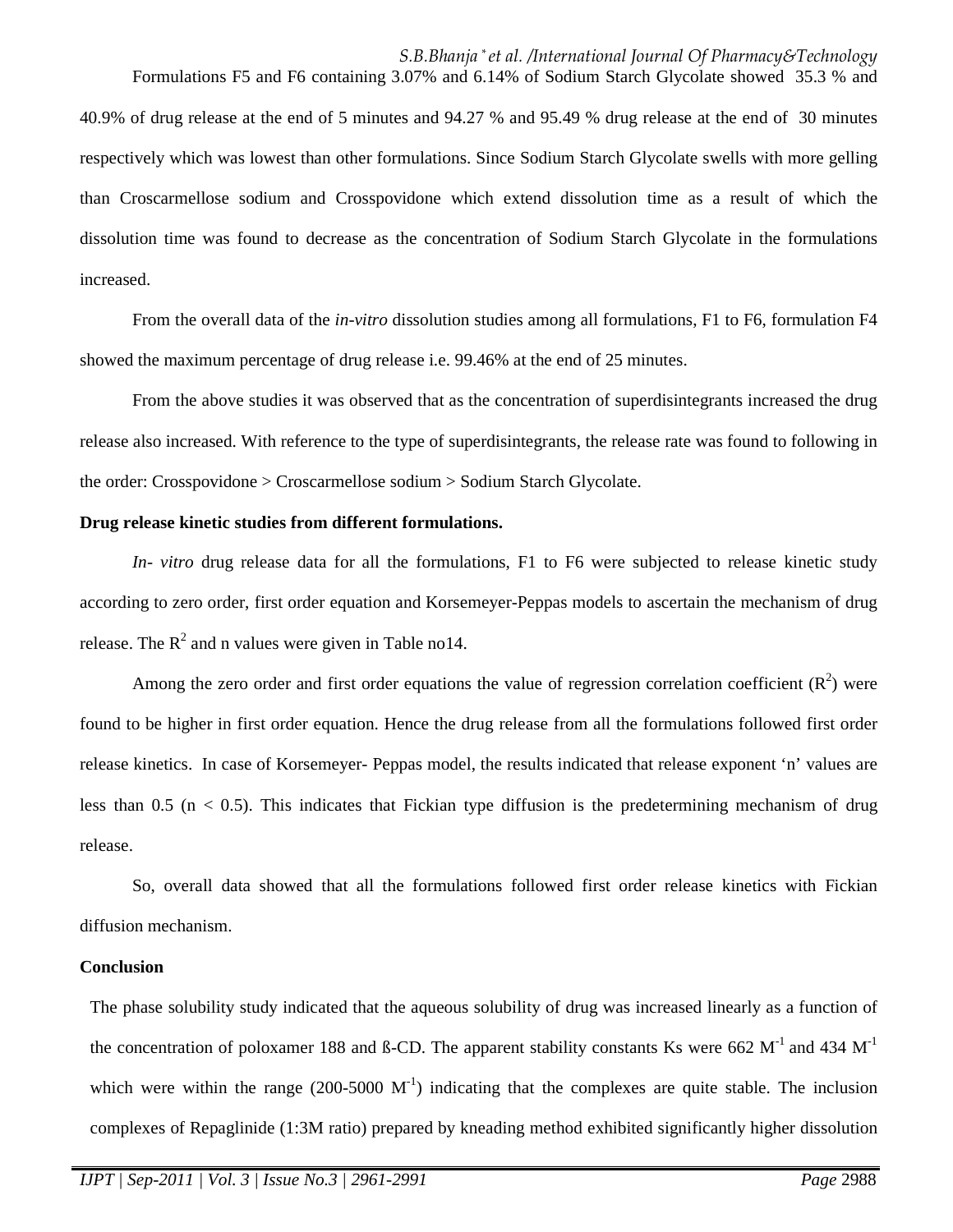in comparison with pure drug, solid dispersions and physical mixtures. Hence Repaglinide-ß-Cyclodextrin (1:3) binary systems along with use of superdisintegrants could be considered for formulation of fast dissolving tablets Repaglinide. The formulation F4 showed the maximum percentage of drug release i.e. 99.46% at the end of 25 minutes.The characterizations of fast dissolving tablets of Repaglinide formulation (F4) that containing Crospovidone (6.14%) is considered as most acceptable. The release kinetics of all formulations was fitted to different kinetic model from the above studies it was observed that all the formulations followed first order kinetics.

#### **Acknowledgements**

Authors wish to give thanks to Jeypore College of Pharmacy, Jeypore, Odisha and authority for providing suitable research laboratory to carry out this project work and also my deep greatness to M/S. Torrent Pvt. Ltd., Mumbai for providing repaglinide as a gift sample.

#### **References**

- 1. Dhirendra K, Lewis S, Udupa N, Atin K. Solid Dispersions, A Review. Pak J Pharm Sci. 2009,vol 22(2),pp234-246.
- 2. *Reynolds JEF, Martindale: The Extra Pharmacopoeia, 30th ed. The Pharmaceutical Press,London,1993.*
- 3. *The Merck Index, In: An Encyclopedia of Chemicals, Drugs and Biologicals, Published by- Merck Research Laborateries Division of Year NJ-2001 Merck & Co.,Inc:Article no-8297*,
- 4. *Wilson and Gisvolds, Textbook of organic medicinal and pharmaceutical chemistry,10thedition,1998, pp: 209*.
- 5. *Kathleen P., Martindale. The Complete drug reference. Thirty-third edition, Pharmaceutical press*, *2002.*
- 6. Culy C, Jarvis B. Repaglinide, a review of its therapeutic use in Type 2 diabetes mellitus. Drugs, 2001,vol61,pp1625-1660.
- 7. Malaisse W. Repaglinide, a new oral antidiabetic agent: a review of recent preclinical studies, Eur J Clin Invest. 1999,vol29,pp21-29.
- 8. Wang FEI. Focus on Repaglinide: an oral hypoglycemic agent with a more rapid onset and shorter duration of action than the sulfonylureas. Formulary, 1998,vol33,pp25-30..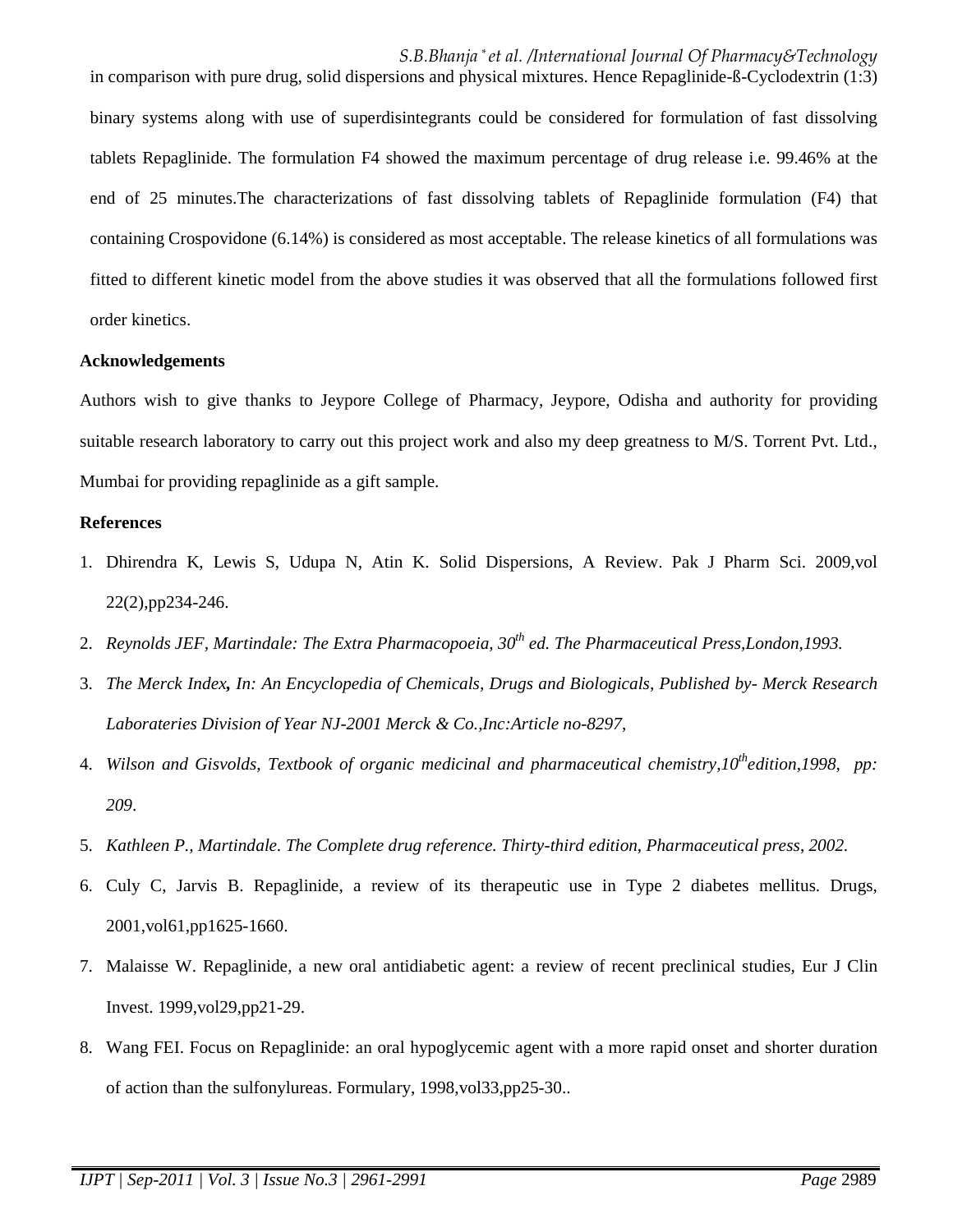*S.B.Bhanja \* et al. /International Journal Of Pharmacy&Technology* 9. Amidon GL. A theoretical basis for a biopharmaceutical drug classification: the correlation of *in vitro* drug product dissolution and *in vivo* bioavailability. Pharm Res. 1995,vol12,pp413-420.

- 10. *Raymond CR, Paul JS, Sion CO. In: Hand book of pharmaceutical excipients, 5th Edition, Pharmaceutical press,Great Britain, 2006.*
- 11. *Raymond CR, Paul JS, Sion CO. In: Hand book of pharmaceutical excipients, 5th Edition, Pharmaceutical press, Great Britain,2006.*
- 12. Gopal VS, Averiseni RK, Yogendra NU, Udupa N. Enhanced Dissolution and Bioavailability of Gliclazide using Solid Dispersion Techniques. Int J Drug Delivery 2010,vol2,pp49-57.
- 13. Prasanthe NL, RamaRao N, Manikiran SS. Studies on Dissolution Enhancement of Poorly Water Soluble Drug using water soluble carrier. Asian J Pharm Clin Research. 2010,vol3(2),pp95-97
- 14. Najmuddin M, Tousif K, Mohsin A A, Shelar S, Patel V. Enhancement of dissolution rate of Ketoconazole by Solid Dispersion Technique, Int J Pharmacy Pharm Sci. 2010,vol2(3),pp132-136.
- 15. Gupta S, Srivastav S, Vajpai M. Comparative study of solubility enhancement of poorly soluble drug by Solid Dispersion and Inclusion Complex. J. Pharm Res. 2010,vol3(4),pp692-696.
- 16. Higuchi T, Connors K, Phase solubility techniques, Adv. Anal. Chem. Instrum. 1965,vol4,pp117-123.
- 17. Venkatesh K, Arunkumar N, Verma PRP, Rani C. Preparation and in-vitro characterization of Valsartan Solid Dispersion using Skimmed Milk Powder as Carrier. Ind J Pharm Tech Res. 2009,vol1(3),pp431-437.
- 18. Heo MY, Piao Z, Kim TW, Cao QR, Kim A, Lee BJ. Effect of Solubilizing and Microemulsifying Excipients in Polyethylene Glycol 6000 Solid Dispersion on Enhanced Dissolution and Bioavailability of Ketoconazole, Arch Pharm Res, 2005,vol28,pp604-611.
- 19. Sapkal NP, Kilor VA, Bhusari KP, Daud AS, Evaluation of some Methods for Preparing Gliclazide- ß-Cyclodextrin Inclusion Complexes, Tropical J. Pharm. Res*.,* 2007,vol 6, pp833-840.
- 20. *Lachman L, Lieberman A, Kinig JL, The Theory and Practice of Industrial Pharmacy, 4th ed. Varghese Publishing House: Bombay; 1991*.
- 21. Shashikant DB, Gaurav AS, Sharma AS, Prashant DN. Formulation of Fast Dissolving Tablets of Meloxicam. J Pharm Res. 2009,vol2(4),pp646-650.
- 22. *United State Phamacopeia Convention, NF Ashian edition, 2004.*